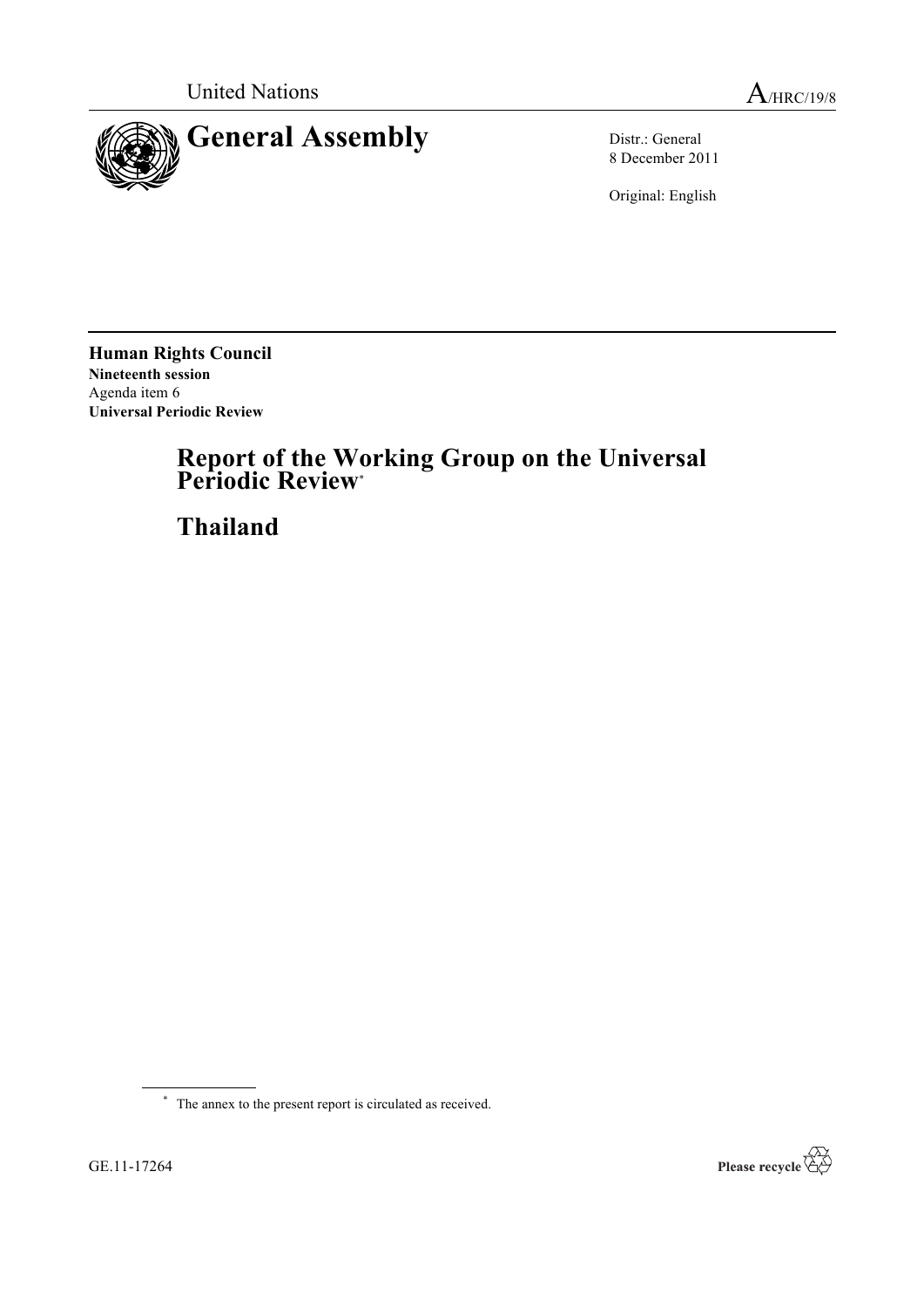## Contents

|       |                | Paragraphs | Page           |
|-------|----------------|------------|----------------|
|       |                | $1 - 4$    | 3              |
|       |                | $5 - 87$   | 3              |
|       | $\mathsf{A}$ . | $5 - 10$   | 3              |
|       | B.             | $11 - 87$  | $\overline{4}$ |
| H     |                | $88 - 90$  | 13             |
| Ш.    |                | $91 - 98$  | 23             |
| Annex |                |            |                |
|       |                |            | 25             |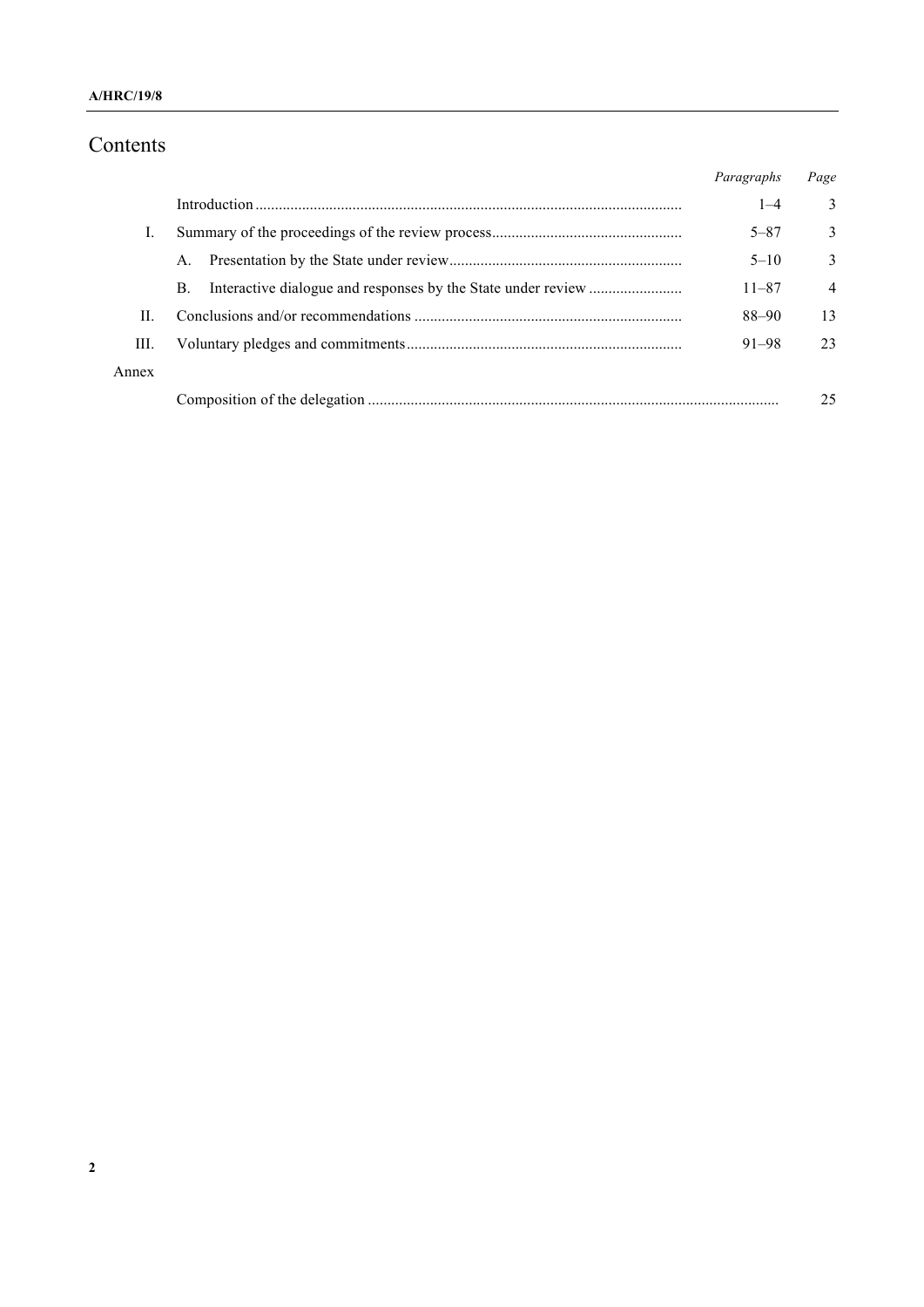## **Introduction**

1. The Working Group on the Universal Periodic Review (UPR), established in accordance with Human Rights Council resolution 5/1 of 18 June 2007, held its twelfth session from 3 to 14 October 2011. The review of Thailand was held at the 6th meeting on 5 October 2011. The delegation of Thailand was headed by Sihasak Phuangketkeow, Special Envoy of the Royal Thai Government. At its 10th meeting held on 7 October 2011, the Working Group adopted the report on Thailand.

2. On 20 June 2011, the Human Rights Council selected the following group of rapporteurs (troika) to facilitate the review of Thailand: Cuba, Indonesia and Nigeria.

3. In accordance with paragraph 15 of the annex to resolution 5/1, the following documents were issued for the review of Thailand:

(a) A national report submitted/written presentation made in accordance with paragraph 15 (a) (A/HRC/WG.6/12/THA/1 and Corr.1);

(b) A compilation prepared by the Office of the United Nations High Commissioner for Human Rights (OHCHR) in accordance with paragraph 15 (b) (A/HRC/WG.6/12/THA/2);

(c) A summary prepared by OHCHR in accordance with paragraph 15 (c) (A/HRC/WG.6/12/THA/3).

4. A list of questions prepared in advance by the Czech Republic, Denmark, the Netherlands, Norway, Sweden, Switzerland and United Kingdom of Great Britain and Northern Ireland was transmitted to Thailand through the troika. These questions are available on the extranet of the UPR.

## **I. Summary of the proceedings of the review process**

#### **A. Presentation by the State under review**

5. In its opening statement, the delegation stated that the UPR process had helped to promote dialogue and cooperation on human rights issues among all stakeholders. In particular, 14 consultations were held between Government agencies and civil society organizations, with a view to identifying human rights progress and challenges, and five public hearings on the draft national report were held in all regions. The review process provided an opportunity for self-assessment on the human rights situation and served as a catalyst for change in society, particularly in terms of human rights awareness-raising among all stakeholders.

6. Thailand was a party to a number of international human rights instruments, including seven core treaties, and had been considering becoming a party to other human rights treaties and withdrawing reservations made under some treaties.

7. The delegation provided information on the new Government's commitment to further promote democracy and prioritize human rights in its policies. Thailand indicated that it had achieved most of the Millennium Development Goals, including reducing the poverty rate. Fifteen years public education has been ensured to all children. The right to health has been guaranteed through improved health security and the Universal Healthcare Coverage Scheme. The delegation also provided information about the Government's efforts to protect marginalized groups, such as children, women, persons with disabilities, older persons, ethnic groups and migrants.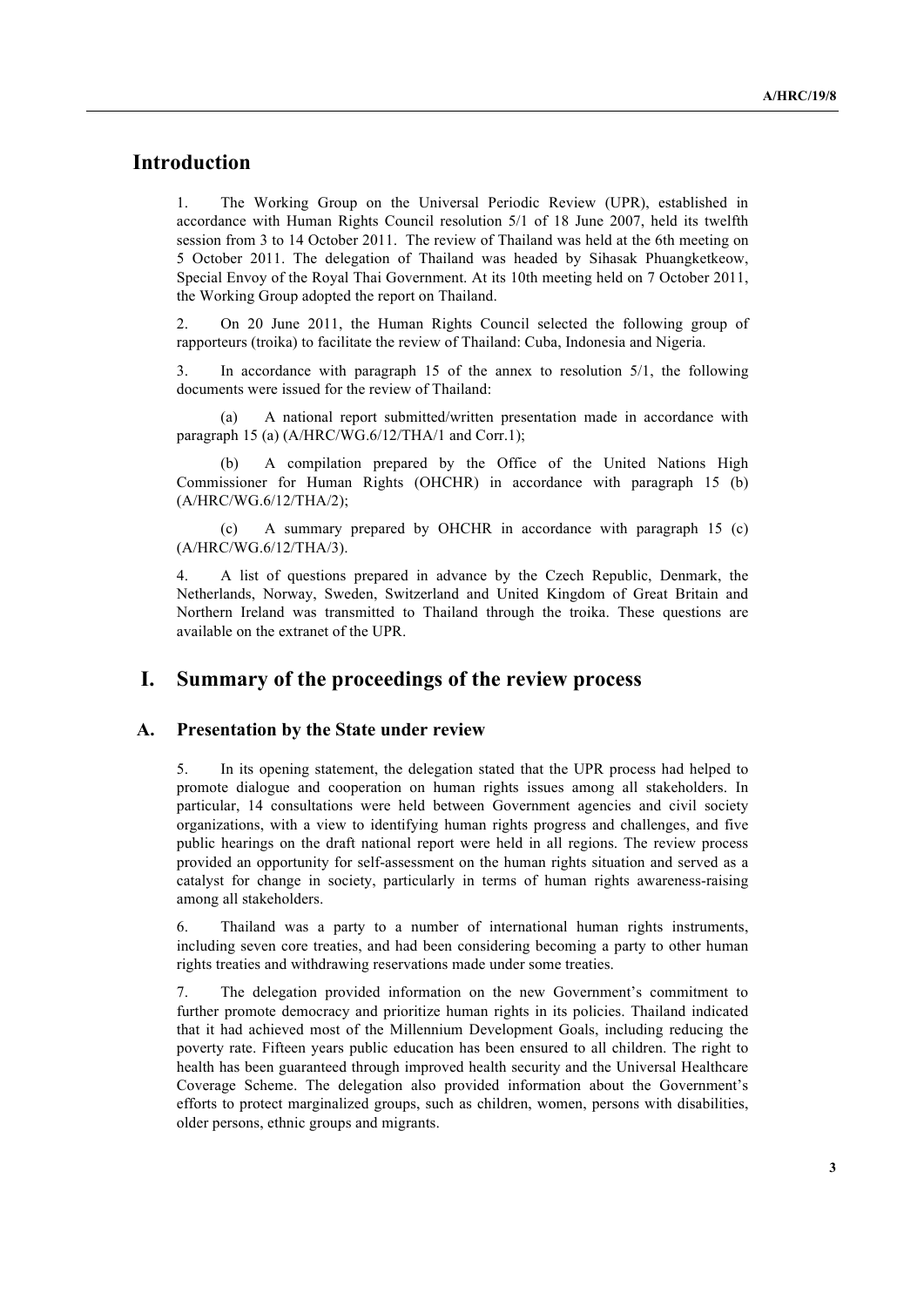8. Thailand acknowledged that challenges remained in various areas, particularly with regard to the political situation in the country following the turmoil of May 2010, the situation in the Southern Border Provinces, and the issues of migration and human trafficking. In this regard, Thailand referred to the establishment of the Truth for Reconciliation Commission of Thailand (TRCT), which had recently submitted seven recommendations based on the principles of justice for all, accountability for all and reconciliation among all, which had been positively received by the Government.

9. Another challenge highlighted was the situation in the Southern Border Provinces, which is not an armed conflict, but which involved protracted violence and needed to be addressed at its root cause. This region, known for its unique Thai-Malay-Muslim cultural identity, had been threatened by perpetrators of violence using cultural differences to claim legitimacy for violent acts. Thailand stated that cultural differences could not be a justification for indiscriminate violence directed at the civilian population, which caused tremendous physical and psychological impact on the people. At the same time, the allegations of impunity of State officials would continue to be addressed through civil, disciplinary and criminal remedies. Thailand recognized that the situation required a multipronged approach.

10. Thailand also considered that migration and human trafficking were challenges which needed to be addressed at national, regional and international levels. Thailand provided information about the existing two million migrant workers and many thousands of displaced persons and asylum-seekers in the country. While recognizing migrant workers' contribution to the country and the need to promote and protect their rights, Thailand also saw a need to protect the integrity of its immigration and labour laws and borders. In particular, Thailand pointed out that since 2004, a registration process, now supplemented by the nationality verification process, had been implemented to allow for systematic regularization of migrant workers and their children.

#### **B. Interactive dialogue and responses by the State under review**

11. During the interactive dialogue, 52 delegations made statements. Additional statements which could not be delivered during the interactive dialogue owing to time constraints are posted on the extranet of the Universal Periodic Review site when available.<sup>1</sup> Recommendations made during the dialogue are to be found in section II of the present report.

12. A number of delegations commended Thailand for the presentation of its report, which had been prepared in consultation with stakeholders and was comprehensive, informative and self-critical in providing an assessment of the challenges faced.

13. Thailand's contribution to the work of the Council and its leading role in the review of the Council was much appreciated by a number of delegations.

14. Viet Nam took note of the human rights-based approach that Thailand applies in the implementation of its policies. It commended Thailand's achievements in socio-economic development, especially in poverty eradication, education, health care and gender equality. It applauded Thailand's commitments to cooperate with the United Nations human rights mechanisms. It was pleased to note recent developments as a result of the general elections. It made recommendations.

<sup>&</sup>lt;sup>1</sup> These include statements from Portugal, Denmark, Maldives, Ecuador, the Netherlands, Romania, Chile, Iraq, Timor-Leste, Belgium, Kyrgyzstan, Afghanistan, Latvia, Mexico, Guatemala, Morocco, Costa Rica, Yemen and Nigeria.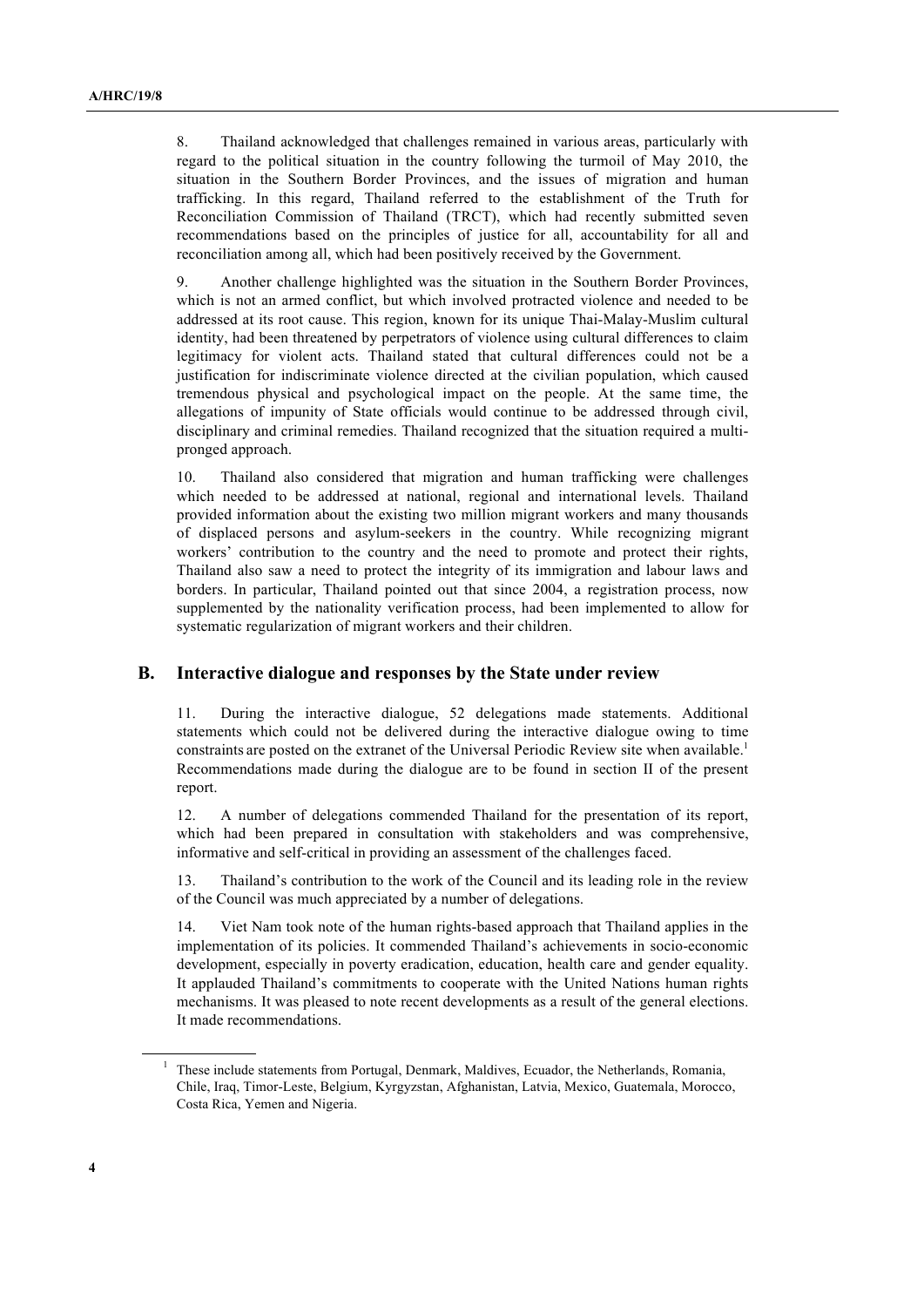15. Sri Lanka noted that Thailand is a party to the core human rights treaties and has ratified 14 ILO Conventions. It commended achievements in eradicating extreme poverty; the implementation of the 10th National Development Plan; the rights-based health policy; the Universal Healthcare Coverage system; the commitment to eradicate all forms of violence against women; the actions taken to protect children's rights; the implementation of the "education for all" policy and the commitment to combat human trafficking. It made recommendations.

16. Singapore noted Thailand's reforms undertaken to protect human rights and the progress made in health care, education, poverty reduction and rural development. It commended Thailand for achieving goal 1 of the Millennium Development Goals on eradicating extreme poverty. Singapore appreciated Thailand's commitment to ASEAN human rights mechanisms. It acknowledged Thailand's challenges in tackling human trafficking and welcomed the invitation to the Special Rapporteur on trafficking in persons to visit Thailand. Singapore made recommendations.

17. The Philippines particularly commended Thailand's achievement of Millennium Development Goal 1 on eradicating extreme poverty. It commended the efforts to address social inequalities; the realization of the right to education for all children, particularly children of migrant workers; the progress made in combating child labour and human trafficking and Thailand's engagement with ASEAN. It encouraged Thailand to address structural deficiencies and further build institutional capacity. The Philippines made recommendations.

18. Brunei Darussalam commended Thailand's commitment to protect human rights at national and regional levels; the endeavours to achieve social equality and justice through the National Economic and Social Development Plan; the programmes and policies to eradicate extreme poverty, which led to the achievement of Millennium Development Goal 1 and the efforts to protect the right to work, health and education. It made recommendations.

19. The Lao People's Democratic Republic commended the achievement of goal 1 of the Millennium Development Goal. It expressed the wish for Thailand to move forward on the path of reconciliation. It noted that Thailand was party to the major human rights treaties. It commended Thailand's National Plan of Action on Human Rights; its engagement with civil society; the efforts undertaken to withdraw reservations to human rights treaties as well as to ratify ILO Conventions and to implement recommendations of treaty bodies. It made recommendations.

20. Cambodia commended Thailand's efforts to advance democratic processes; enhance the rule of law and implement policies to improve human rights. Cambodia commended Thailand's commitment to promote inclusive and equitable development. It noted progress achieved in making education and health care accessible for all and in addressing human trafficking. Cambodia commended the achievement of Millennium Development Goal 1 on eradicating extreme poverty. Cambodia made recommendations.

21. Malaysia congratulated Thailand on its recent peaceful elections and accession to the United Nations Convention against Corruption. It noted with satisfaction Thailand's progress in achieving Millennium Development Goal 1 and the focus in addressing socioeconomic inequalities, particularly between rural and urban areas. Malaysia requested information on areas in which multidisciplinary teams arising from public-public partnership operate in promoting human rights. Malaysia made recommendations.

22. Cuba noted with satisfaction Thailand's achievements in the eradication of poverty in line with Millennium Development Goal 1; the positive results in the promotion and protection of the right to education; the literacy rate of 98 per cent; the inclusive and equitable education system; the Universal Healthcare Coverage system as well as the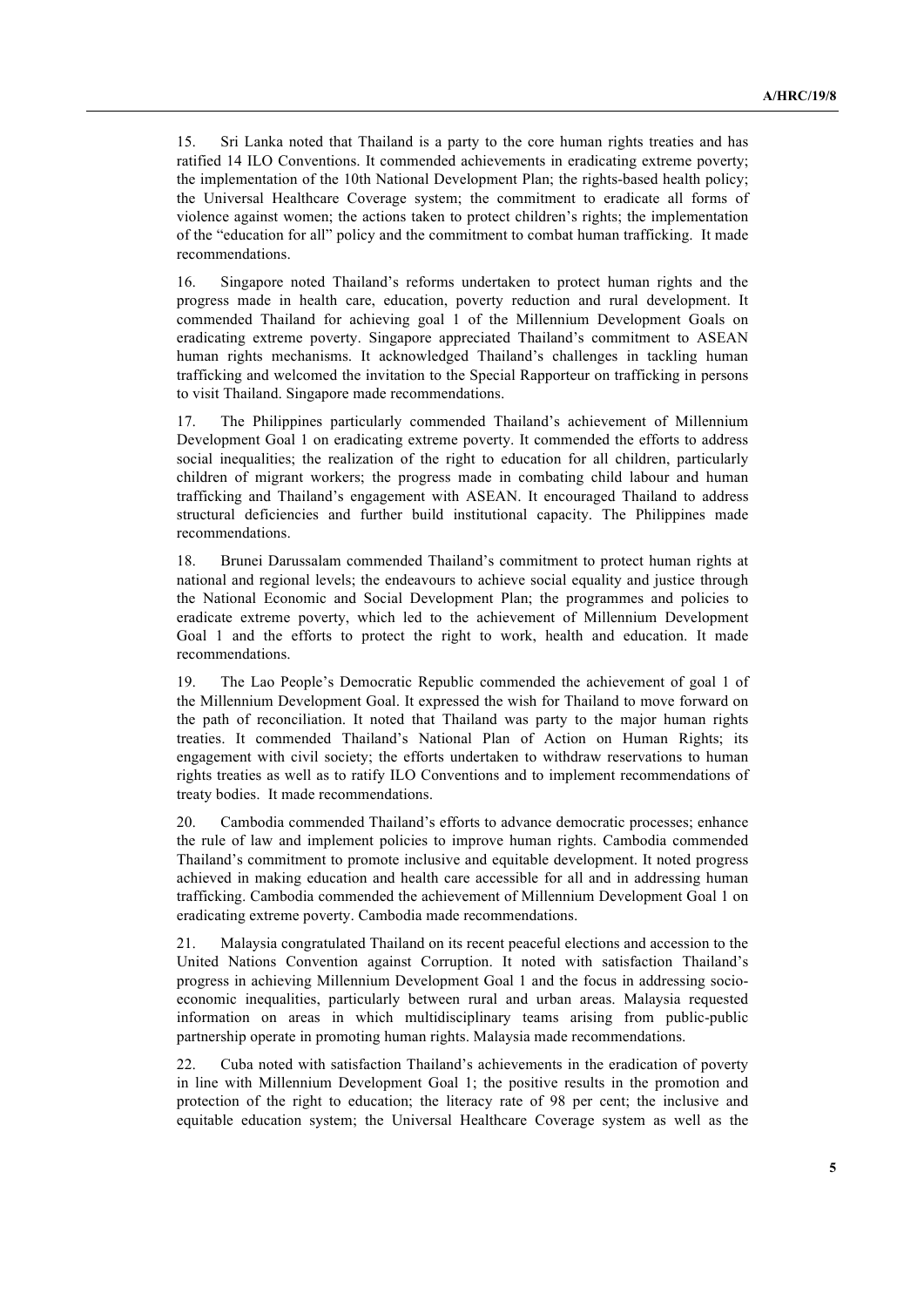promotion and protection of the rights of children, women, persons with disabilities and older persons. Cuba made recommendations.

23. China welcomed Thailand's formulation of its Second National Human Rights Action Plan. China appreciated Thailand's realisation of Millennium Development Goal 1; the considerable attention given to health, education, protection of the rights of children, women, the elderly and migrant workers and efforts to combat human trafficking. China noted that Thailand still faced challenges and hoped that the international community would assist Thailand in its capacity building.

24. Myanmar acknowledged Thailand's efforts to put in place a human rights complaints mechanism to strengthen the effectiveness of its monitoring systems. It commended Thailand for the steps taken to ensure the promotion and protection of the rights of migrant workers, including the Nationality Verification Process. Myanmar made a recommendation.

25. Indonesia commended Thailand's development agenda which mainly ensures justice for the poor and underprivileged, and reduces the inequality gap as recommended by the National Reform Committee and Assembly. Indonesia applauded Thailand's human rights commitment and progress in the elaboration of human rights legislation. It noted the role of civil society, entrepreneurs and media in promoting and protecting human rights. Indonesia made recommendations.

26. The United Kingdom of Great Britain and Northern Ireland, while expressing its appreciation for the smooth government transition, urged Thailand to ensure that legal and institutional frameworks were effective to protect human rights. It was particularly concerned about the use of law to control the right to freedom of expression. It expressed its strong support for the Truth and Reconciliation Commission and hoped that the situation in Southern Thailand would improve. It made recommendations.

27. Algeria congratulated Thailand for the successful election held recently and encouraged it to move along the path of reconciliation. Algeria noted that Thailand was committed to the right to development and underscored the importance paid to the advancement of the role of women in public life. Algeria made recommendations.

28. France indicated that the laws of lese-majesty and computer crimes were applied in an excessive manner that limited the freedom of expression and information. It noted with concern that the decrees of exception were still in force and were the cause of numerous human rights violations. It regretted that Thailand had maintained the death penalty. France underlined that the situation of Rohingyas was particularly alarming. It made recommendations.

29. Slovenia commended Thailand's commitment to promote and protect human rights, mentioning human rights education and training. It welcomed Thailand's engagement regarding the rights of children, noting the withdrawal of the reservation to article 7 of the Convention on the Rights of the Child. Slovenia acknowledged the need to improve many areas of human rights protection and Thailand's plan to address them. Slovenia made recommendations.

30. Japan expressed appreciation for Thailand's excellent leadership in terms of human rights during its ASEAN presidency. Japan welcomed the countermeasures being taken to address the issue of human trafficking and the recognition of the remaining law enforcement challenges. Japan commended Thailand for the protection and promotion of human rights of displaced persons and expected that it would continue to take measures to foster the self-reliance of displaced persons. Japan made recommendations.

31. Austria welcomed Thailand's reforms of the administration of justice, access to justice and torture prohibition. Austria expressed concerns about impunity for the acts of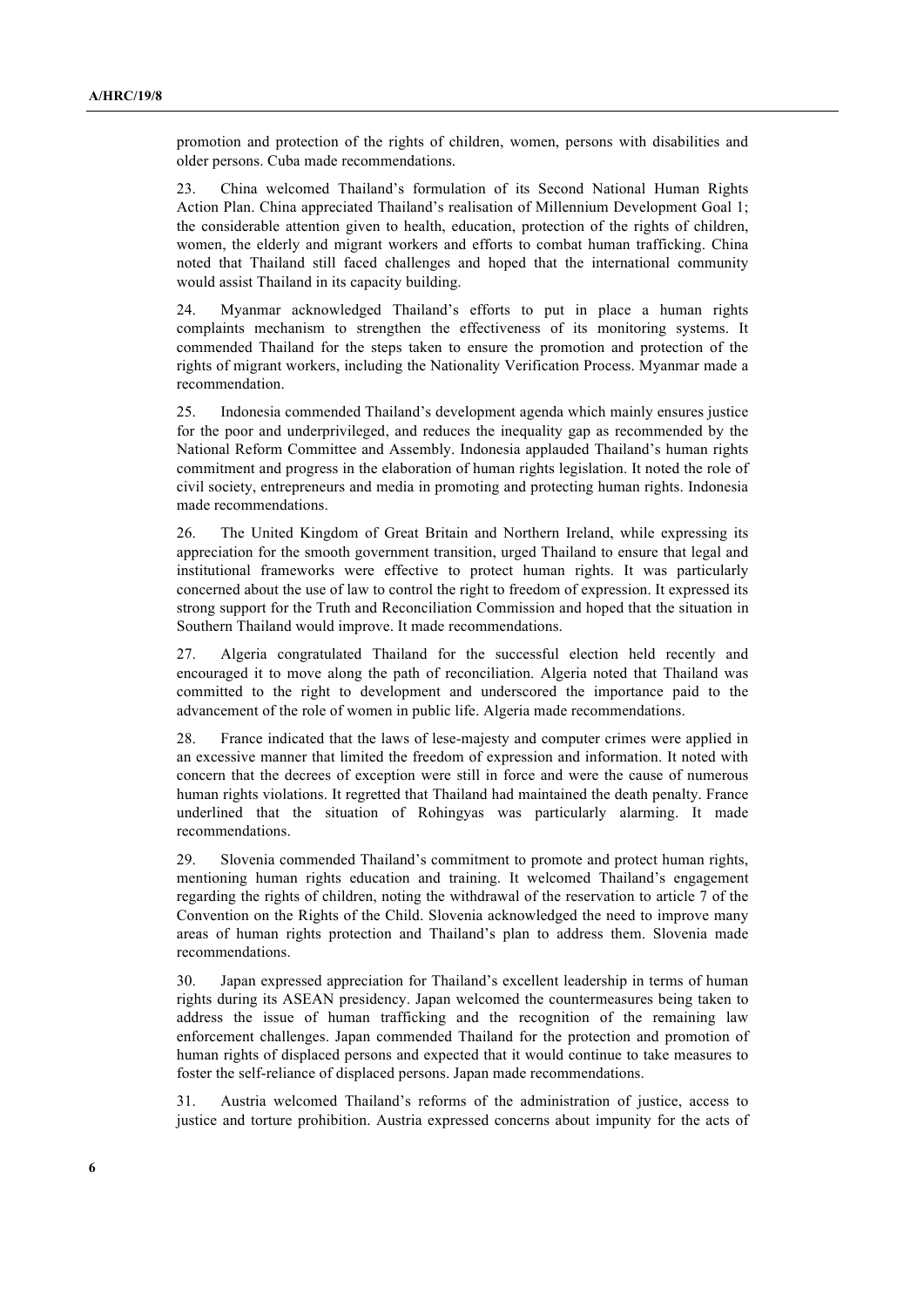violence by the security forces; harassment and disappearances of human rights defenders; deaths in custody and prison conditions. Austria enquired about measures to improve the judicial system and the prisons and to reduce the number of women and children in prisons. Austria made recommendations.

32. Bhutan welcomed the priority accorded to the promotion and protection of human rights, especially the rights of women and children, the right to development, gender equality and the fight against human trafficking. It appreciated the setting up of the One-Stop Crisis Centres to assist victims and the promulgation of the Bangkok Rules to eliminate discrimination against women prisoners. Bhutan made recommendations.

33. Nicaragua acknowledged the National Human Rights Plan of Action (2009-2013) aimed at strengthening human rights throughout the country. Nicaragua noted the 25-per cent reduction of the poverty rate over 10 years; universal health coverage and the provision of basic education. It acknowledged Thailand's efforts and results in the last decades. Nicaragua made recommendations.

34. Nepal commended Thailand's legislative, policy and institutional measures on human rights and its commitment to institutionalize democracy, rule of law and the reconciliation process. Nepal praised the initiatives in health, education and empowerment of women and Thailand's commitments to the right to work, the rights of children, persons with disabilities, the elderly and marginalized groups. Nepal congratulated Thailand on its socio-economic progress. Nepal made recommendations.

35. The United States of America commended Thailand for its recent elections and encouraged the Government to move forward on the reconciliation process. It welcomed the commitment of the new Government to increase official support for the Truth and Reconciliation Commission to continue its on-going inquiry and fully complete its goals. It made recommendations.

36. Australia was concerned by the casualties of last year's protests and hoped that the Truth and Reconciliation Commission had access to resources and information. Australia noted Thailand's commitment to combat human trafficking and encouraged it to ratify relevant international treaties. It suggested that the committee advising on lese-majesty cases consider the right to freedom of expression. Regarding the Southern Thailand conflict, Australia encouraged dialogue and impartial investigations of human rights abuses. Australia made recommendations.

37. Canada noted the significant progress made by Thailand in strengthening human rights, reducing poverty and attaining the Millennium Development Goals. It remained concerned about the inconsistency of special security laws with international standards, including instances of impunity, some restrictions to freedom of expression and the media, *refoulement* of asylum-seekers and use of the death penalty. Canada made recommendations.

38. Finland commended Thailand's recognition of existing violence against women, low representation of women in politics and the high rate of HIV/AIDS among women, especially sex workers. Finland enquired about measures to guarantee human rights to sex workers, particularly the right to health. Finland noted the visit requests by several Special Rapporteurs and enquired whether the country will allow such visits. Finland made recommendations.

39. New Zealand commended Thailand for the elections and peaceful transition. It underlined concerns such as the impact of security measures on arbitrary detention, freedom of expression and an alleged significant number of extra-judicial deaths over the past decade. It welcomed Thailand's efforts to combat abuses against migrants. It made recommendations.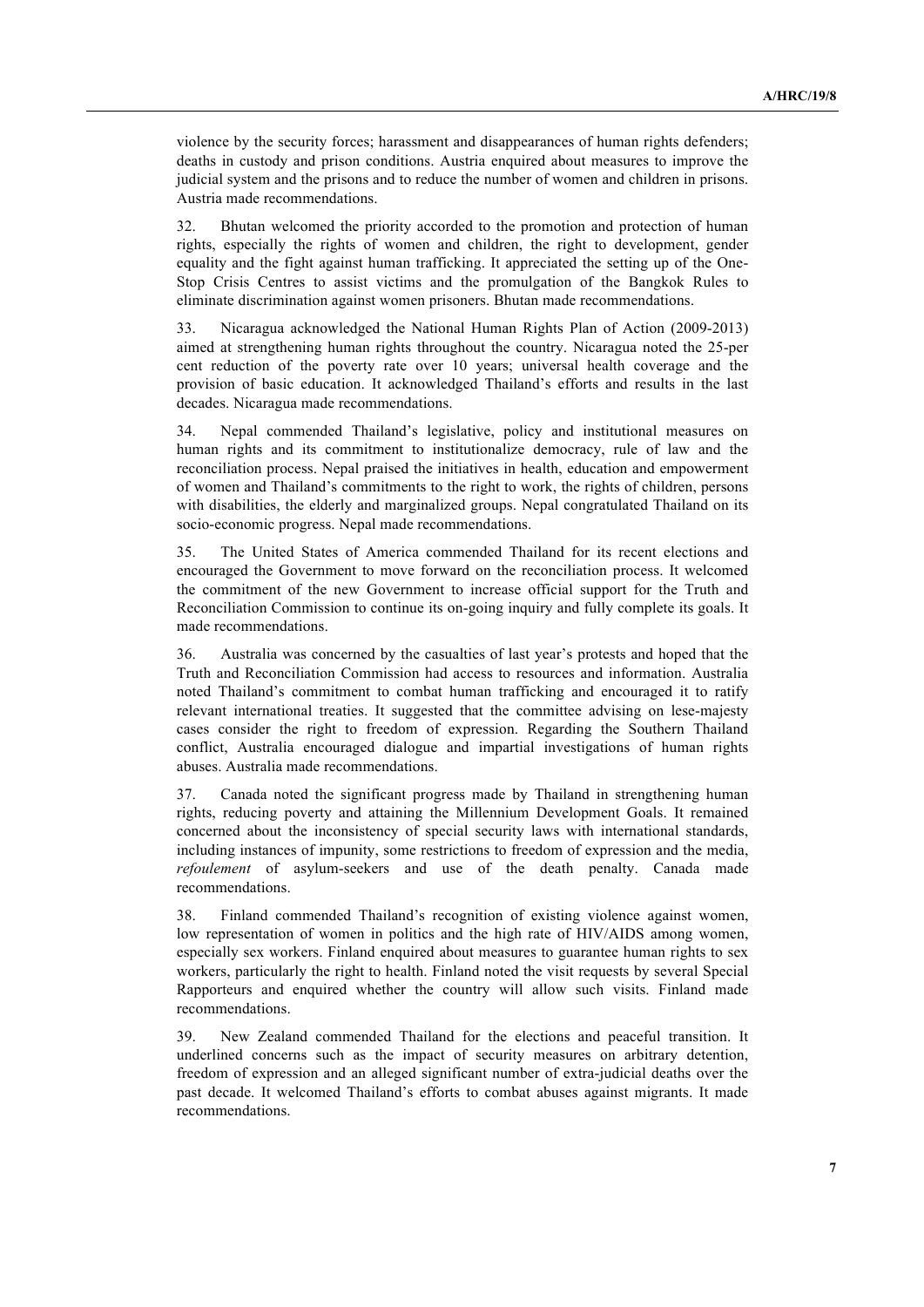40. Regarding concerns about the political situation, particularly the allegations of excessive use of force during the events of May 2010, Thailand recalled that, as a general principle, the international seven steps for crowd control had been applied to all incidents, and that alleged excessive use of force by security officers are being investigated. Furthermore, pursuant to recommendations made by the TRCT concerning the detention of protestors, legal and financial assistance had been provided for those detainees who had sought bail. As a result, seven core leaders and 25 protesters had been released on bail. In total, the Government has also provided, so far, approximately US\$3.5 million in assistance, including statutory compensation for dead and injured.

41. As to the concerns regarding the restrictions imposed on the freedom of expression, in particular through the use of the lese-majesty law, Thailand stated that measures had been taken to avoid potential issues arising from the application of the law, including the setting up of a Committee in the Royal Thai Police headquarters to screen the legal merits of charges against individuals on the basis of the law, as well as an advisory committee for law enforcement agencies, that functions as an additional review mechanism.

42. Regarding the Computer Crimes Act, Thailand explained that a court approval was required before authorities could suspend access to websites, and that the Act was undergoing amendment, including through the collection of views from Internet service providers and web hosting service providers, so as to ensure that it would be in compliance with international standards.

43. Regarding the death penalty, Thailand again emphasized that it had abolished the death penalty for persons under eighteen and was no longer applying capital punishment to pregnant women and persons suffering from mental disorders.

44. With respect to prison conditions, Thailand indicated that all alleged offenders could apply for provisional release, and that funding was provided by the Ministry of Justice for those unable to afford bail. Furthermore, the criminal procedure code had been amended to allow for alternatives to imprisonment.

45. Regarding questions about the judiciary, Thailand stated that the independence of the judiciary was guaranteed by the Constitution, and that it was committed to ensuring an effective, transparent and timely administration of justice.

46. With regard to the Emergency Decree in the Southern Border Provinces, Thailand considered that the violence had substantiated the need for special security laws. However, the Emergency Decree did not provide for impunity of government officials, nor arbitrary arrest or detention of suspects for indefinite periods of time without trial. In this regard, Thailand pointed out that representatives of the International Committee of the Red Cross, the National Human Rights Commission, United Nations agencies and the diplomatic corps had been granted access to interviewing centres. Furthermore, the Emergency Decree was being reviewed by the Cabinet every three months, with a view to gradually discontinuing special security laws.

47. The delegation informed that steps had been taken to protect human rights defenders and their families, including through the enactment of the Witness Protection Act.

48. On issues relating to displaced persons and asylum-seekers, the delegation recalled that while it was not a party to the 1951 Refugee Convention, it had long observed humanitarian principles, including that of *non-refoulement*.

49. Regarding detention of illegal migrants, the delegation stated that it had provided illegal migrants with the necessary humanitarian assistance, and grants conditional release on a case-by-case basis.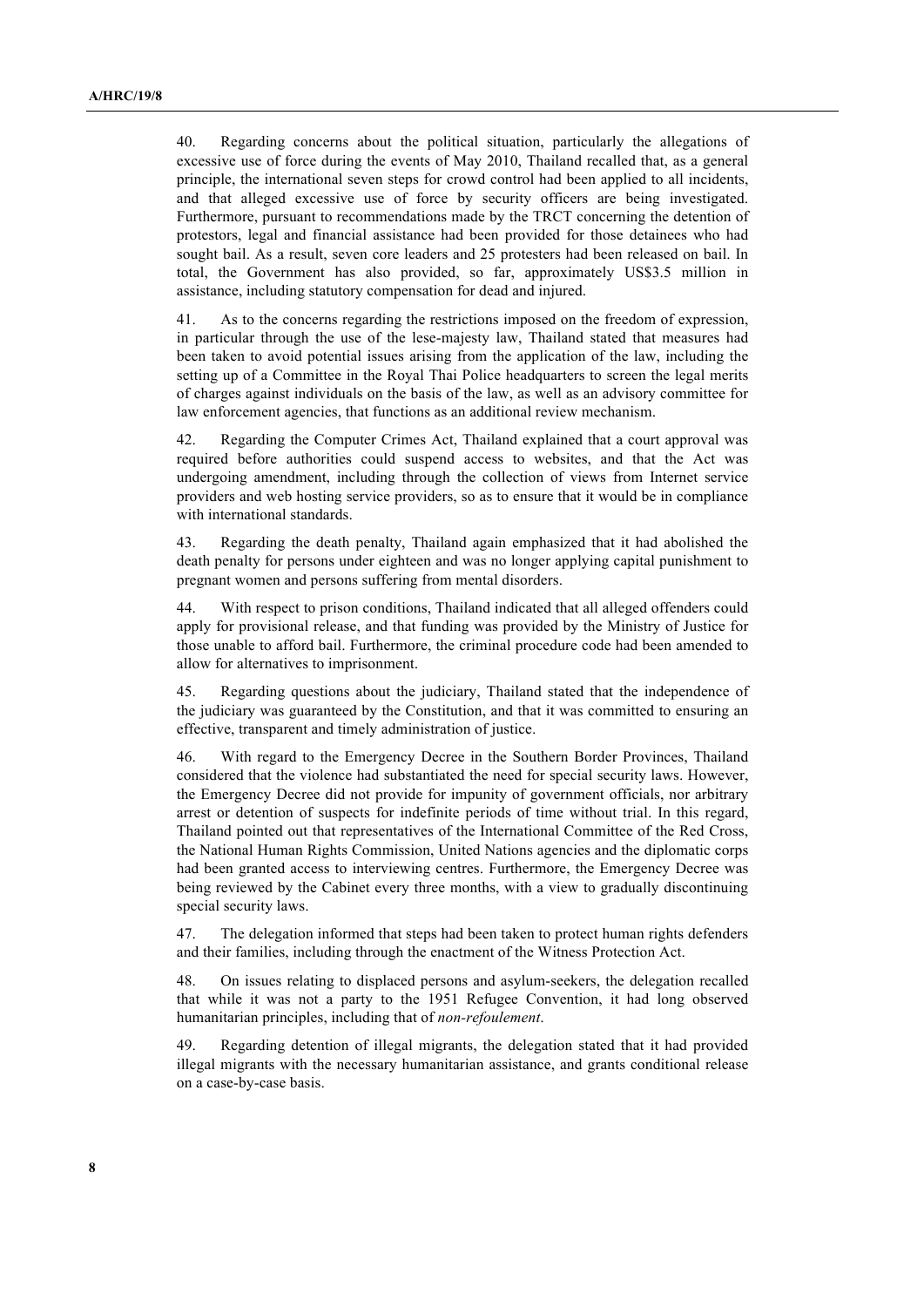50. On the issue of torture, the delegation indicated that torture was prohibited under the Constitution and that the Government had been working to include a definition of torture in domestic law.

51. Thailand has been also considering withdrawing reservations made under article 7 of the Convention on the Rights of the Child, article 16 of the Convention on the Elimination of All Forms of Discrimination against Women and articles 6 and 9 of the International Covenant on Civil and Political Rights.

52. India noted Thailand's normative and institutional framework to protect human rights, particularly the rights of children, women, the elderly, disabled persons, ethnic groups and migrants. India commended Thailand's acceptance of refugees and displaced persons, the assistance provided to migrant workers and its commitment to combating human trafficking, child prostitution and violence against children. It asked about Thailand's experience in implementing policies and strategies for early-childhood development.

53. Qatar welcomed measures taken to protect vulnerable groups and to address child labour, including through the creation of a national committee to end the worst forms of child labour, headed by the Prime Minister, and the enactment of laws to protect the rights of persons with special needs. Qatar asked whether the implementation of the policy of education for all comprised Muslim women in the South. Qatar made recommendations.

54. Lebanon noted the commitment shown by Thailand to uphold values of democracy through the organization of elections and by speeding up the reconciliation process. It noted positively the efforts undertaken to improve the women- and child-friendliness of the criminal justice system. Lebanon made recommendations.

55. Egypt recognized the steps taken to ensure political stability and justice for all and noted the attention paid to the establishment of a robust human rights infrastructure. It requested further information on the efforts made to ensure gender equality, empowerment of women and to combat child labour and exploitation. It requested updates on the steps taken to address social and economic inequalities. Egypt made recommendations.

56. Oman noted that Thailand had been among the first 48 nations to adopt the Universal Declaration of Human Rights in 1948, was party to many fundamental human rights treaties, and worked towards the protection of human rights at the regional and international level. Oman made recommendations.

57. Norway appreciated Thailand's cooperation with human rights mechanisms. It acknowledged Thailand's need to strike a balance between protecting the constitutional monarchy and the right of individuals to express their views. Norway stood ready to share its experience in that regard. It was concerned about the dramatic increase of lese-majesty charges and convictions in recent years. It welcomed the Truth for Reconciliation Commission. Norway made recommendations.

58. Pakistan highlighted Thailand's commitment to human rights, including through its serious engagement with the human rights system and its hosting of an OHCHR regional office. Pakistan recognized the significant decrease in the poverty rate over the past two decades and took good note of the Government's efforts to combat human trafficking. Pakistan made a recommendation.

59. The Republic of Moldova commended Thailand for developing mechanisms for the protection of human rights, including a National Committee on Human Rights Policy, and applauded the Government for the implementation of the Second National Human Rights Plan of Action. It acknowledged the efforts taken to achieve equality between men and women and combat human trafficking. It made recommendations.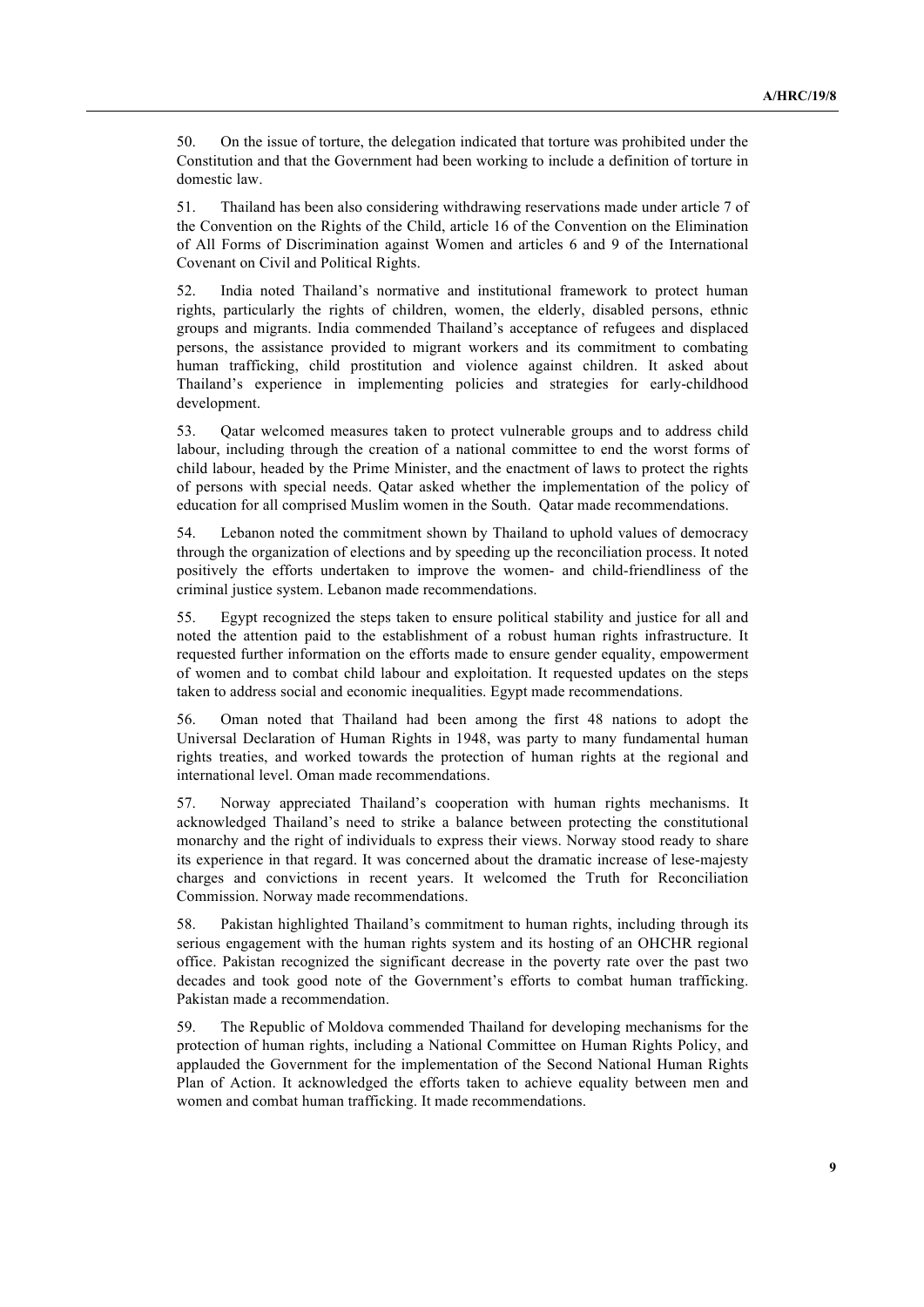60. Brazil noted the measures taken to combat violence against women, and that the issue remained a challenge. Brazil acknowledged Thailand's socio-economic achievements, while noting growing inequalities. Brazil commended Thailand's universal health-care scheme and enquired about health-care access for foreigners. Brazil remained concern about restrictions to freedom of opinion and expression through the Emergency Decree, the lese-majesty law and Computer Crimes Act. Brazil made recommendations.

61. Germany asked whether the Government would revise the lese-majesty law. It enquired about Thailand's intentions to ratify the Convention relating to the Status of Refugees, the 1967 Protocol, and the Convention relating to the Status of Stateless Persons as well as about the steps it would take to achieve the birth registration of refugee children. Germany asked how Thailand would improve the human rights and rule of law situation in the South.

62. Honduras acknowledged Thailand's efforts to protect human rights, including its education programmes for children and the Human Rights Action Plan. Honduras noted the challenges of violence against children and children's participation in armed groups. Honduras enquired about Thailand's intention to ratify the International Convention on the Protection of the Rights of All Migrant Workers and Members of Their Families and to invite the Special Rapporteur, as well as about guarantees of access to justice for migrant workers. Honduras made recommendations.

63. Uruguay recognized Thailand's structural reforms to guarantee social justice for the poorest in the country. Uruguay highlighted the reduction in the poverty rate and the achievement of Millennium Development Goal 1. Uruguay noted Thailand's priority with regard to the rights of women and encouraged continued measures on such issues. It noted the establishment of mechanisms to implement the Convention on the Rights of the Child. Uruguay made recommendations.

64. Slovakia acknowledged Thailand's engagement in the work of the Human Rights Council and commended it for ensuring children's rights notably in the area of combating sexual abuse and sex trafficking. It noted with appreciation Thailand's support to the OHCHR office in Bangkok. Slovakia made recommendations.

65. Republic of Korea noted Thailand's commitment to protect and promote human rights, particularly of vulnerable groups and women prisoners. It welcomed the services provided to victims of violence and noted the education initiatives in Southern Thailand to reduce violence against children. It was concerned about stereotypes regarding women. It encouraged the eradication of child labour and the development of a surveillance system. It made recommendations.

66. South Africa supported Thailand's efforts to withdraw reservations. It requested information on progress made to overcome the challenge of violence against children. It urged Thailand to request assistance for human rights education and training as well as capacity-building to enforce human rights policies. It made recommendations.

67. The Bolivarian Republic of Venezuela valued Thailand's efforts to achieve universal and equitable socio-economic development through the reduction in the poverty rate and the eradication of hunger. It acknowledged the policies and programmes on social participation and assistance to vulnerable people, such as the equitable land and resources distribution and the universal health coverage. It made a recommendation.

68. Saudi Arabia noted Thailand's achievements, which had furthered the promotion and protection of human rights at both the legal and institutional levels. Saudi Arabia highlighted the human rights-related advances, particularly in education and in spreading a human rights culture among the different segments of Thai society. It expressed hope for the continuation of these efforts and made recommendations.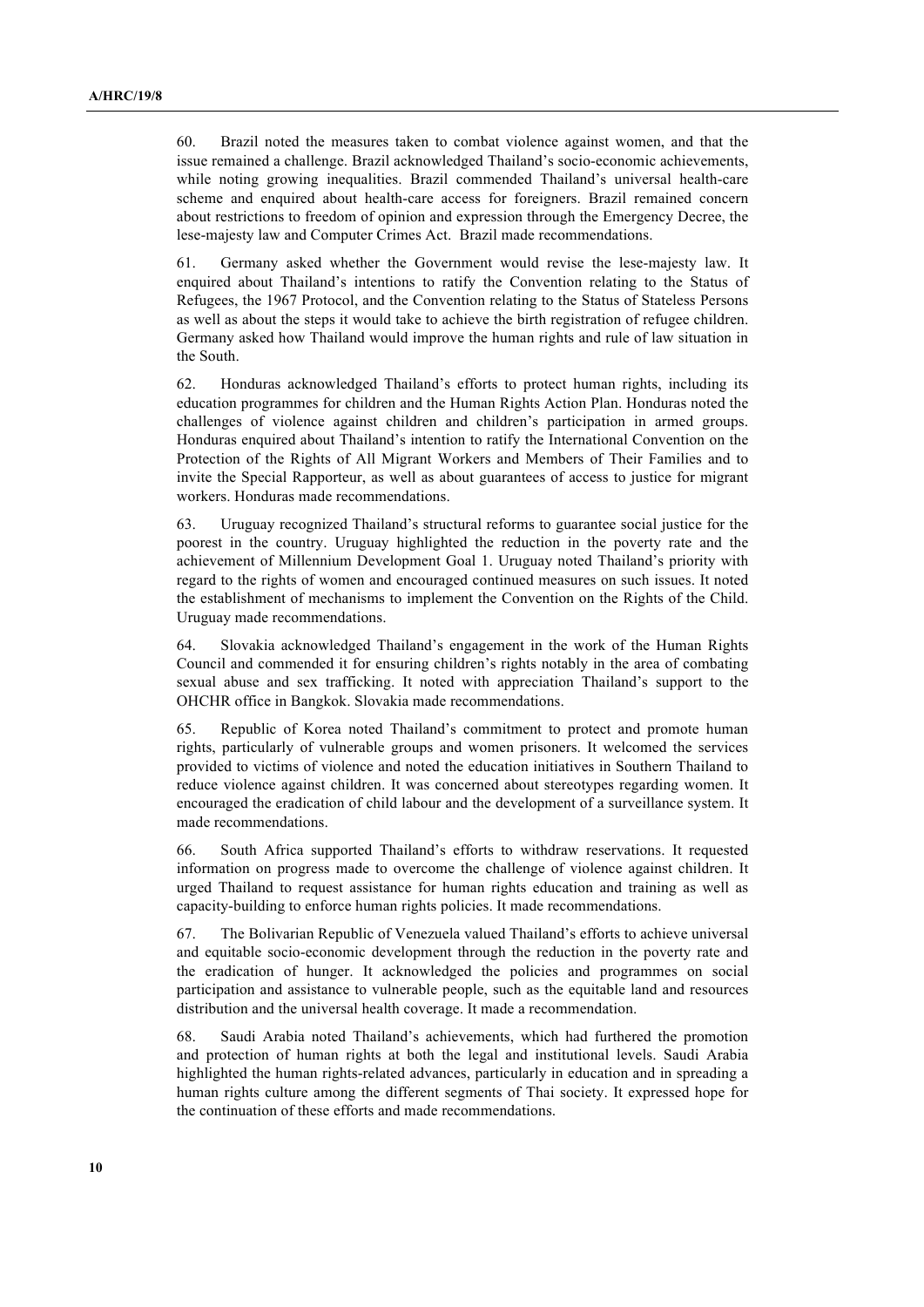69. Bangladesh highlighted Thailand's human rights commitments and was encouraged by its achievements in poverty alleviation, education, health and social protection, noting the policies and plans adopted in those areas. Bangladesh acknowledged Thailand's movement towards political stability and the empowerment of women. It referred to the challenges of social inequalities, trafficking, and protection of the rights of children, women and migrants. Bangladesh made recommendations.

70. Regarding the issue of human trafficking, the Government has started the process to ratify the United Nations Convention against Transnational Organized Crime and the Palermo Protocol against trafficking. Furthermore, the 2008 Anti-Trafficking Act contains most of the articles of the Protocol, as well as many articles from the OHCHR Recommended Principles and Guidelines on Human Rights and Human Trafficking.

71. Thailand has also developed guidelines and procedures for the identification of victims of trafficking, including the provision of medical services, psychosocial counselling, legal aid, education and vocational training. Additionally, the victims are not prosecuted for violation of immigration laws and may stay and work temporarily in Thailand during the prosecution of perpetrators.

72. The delegation explained that Thailand has started the process of making child pornography a specific crime under national law. Thailand has prepared guidelines on the coordination of law enforcement agencies to protect children who are victims of sexual abuse, and regulations have been put in place by the police and the judiciary to protect the privacy of children victims and avoid their re-victimization. Corporal punishment in schools is prohibited by law and all children are entitled to be registered at birth.

73. Thailand is promoting gender equality through various measures, including the criminalization of marital rape. Thailand is also working towards changing societal, cultural and traditional attitudes in order to promote greater participation by women in political and public life. In this regard, the assumption of office of the first woman Prime Minister demonstrates Thailand's commitment and acceptance by the society to enhance the role of women in politics. A draft Gender Equality Bill is under consideration by the Government and steps are being taken to ensure a more effective enforcement of the 2007 Protection of Victims of Domestic Violence Act.

74. The delegation recalled that child malnutrition as well as under-five mortality has been reduced in the past two decades, however, the problem still exists in some remote areas.

75. Discrimination against persons with disabilities is prohibited by the Constitution and persons with disabilities are able to file complaints with the Sub-Committee on the Elimination of Discrimination against Persons with Disabilities.

76. Turkey commended Thailand for its commitment to realising the right to education for all children, its progress in alleviating poverty and for addressing several aspects of the problem of human trafficking. Turkey made recommendations.

77. Switzerland expressed concern about the increased use of laws and decrees by the Thai authorities and about the problem of impunity. While recognizing the Thai tradition of hosting people seeking protection, Switzerland remained concerned that Thailand did not provide these persons with refugee status. Switzerland made recommendations.

78. Argentina welcomed Thailand's efforts to continue working on dialogue with the civil society, with the aim of encouraging its political participation as a measure to strengthen human rights and democracy. Argentina made recommendations.

79. The Syrian Arab Republic noted that despite the challenges it faced, Thailand had made serious efforts to improve the living conditions of its people. Syria referred to efforts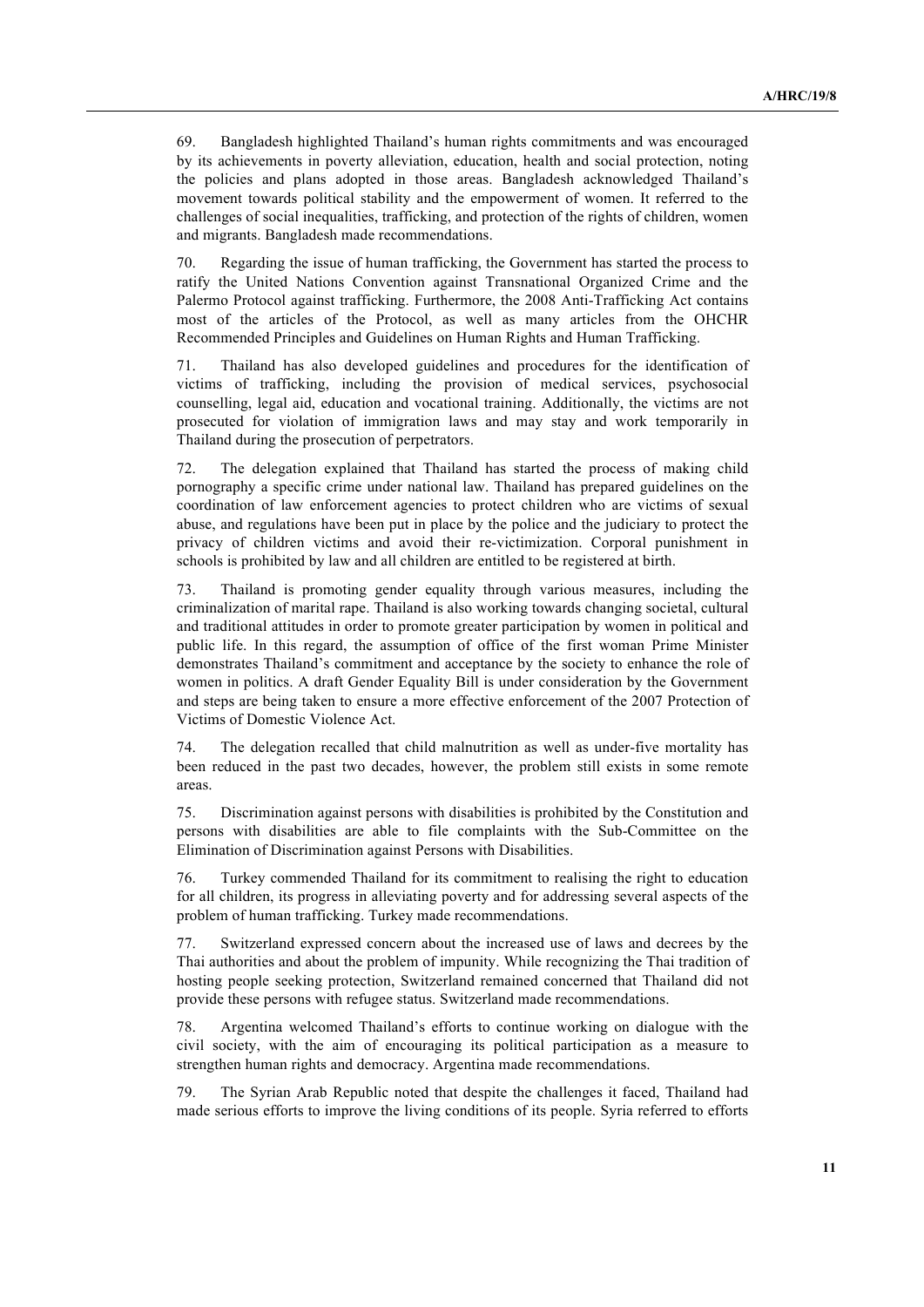to strengthen the protection of fundamental freedoms and democracy, including through the plan for the administration of justice and the development efforts which have reduced poverty in the country. Syria highlighted the steps taken in the areas of health and education and to protect children from exploitation. It encouraged the continuation of these efforts.

80. Hungary, while welcoming the National Human Rights Action Plan, noted the lack of advancement in abolishing the death penalty. Hungary enquired about the findings of the committee that was studying the issue of ratifying the Rome Statute. Hungary encouraged efforts to balance protection of the monarchy and the right of individuals to express their views. Hungary suggested that equal attention be given to the work of international, as well as national and community, human rights mechanisms. It made recommendations.

81. Sweden, while noting that Thailand had a vibrant media, referred to international perceptions that it had dropped to being among the countries least respectful of the right to freedom of expression. Sweden expressed concern about investigations and accountability following complaints made against members of the police or armed forces. Sweden made recommendations.

82. Chad noted that Thailand was endeavouring to guarantee access to social security to all the population and that it was moving forward on the process of reconciliation. It welcomed Thailand's commitment to guarantee social justice, reduce socio-economic disparities and improve the well-being of the population. Chad made a recommendation.

83. Spain highlighted the improvements achieved through the implementation of the National Human Rights Plan and the effectiveness of its follow-up mechanisms. Spain highlighted Thailand's dialogue with civil society as well as its cooperation with the treaty bodies. Spain made recommendations.

84. The delegation informed that the Prime Minister's Order of June 2010 to suppress, arrest and prosecute foreign workers working underground had been overridden by an amnesty, and a new round of migrant workers registration has been opened and the registration process has been facilitated. Campaigns to disseminate information on the rights of migrant workers have been implemented and several mechanisms has been made available to migrant workers facing mistreatment, including through the National Human Rights Commission.

85. Regarding questions on child labour, the delegation indicated that the employment of children under the age of 15 was strictly prohibited and that the rate of employment among children had declined, including as a result of the labour inspection system.

86. On issues relating to freedom of association and labour unions, the delegation stated that it intended to become party to ILO Conventions Nos. 87 and 98.

87. In conclusion, the delegation reiterated the commitment of the Government of Thailand to the principles of the rule of law, justice and respect for all human rights. The delegation welcomed the constructive spirit in which the recommendations were given and promised to give serious consideration to each one of them. Many of the recommendations are in fact in the pipeline or are already being implemented. It indicated that the Government had approved the signing of the Convention for the Protection of All Persons from Enforced Disappearance and that it was ready to extend an open invitation to all special procedures. Thailand plans to organize a series of follow-up workshops to raise awareness of the UPR recommendations and to form an alliance with the public and civil society so as to translate the recommendations into action. It also plans to integrate the UPR recommendations into its National Human Rights Plan of Action and set up a monitoring mechanism to ensure progress. Thailand intends to work with the OHCHR, treaty bodies and special procedures of the Human Rights Council in the implementation process.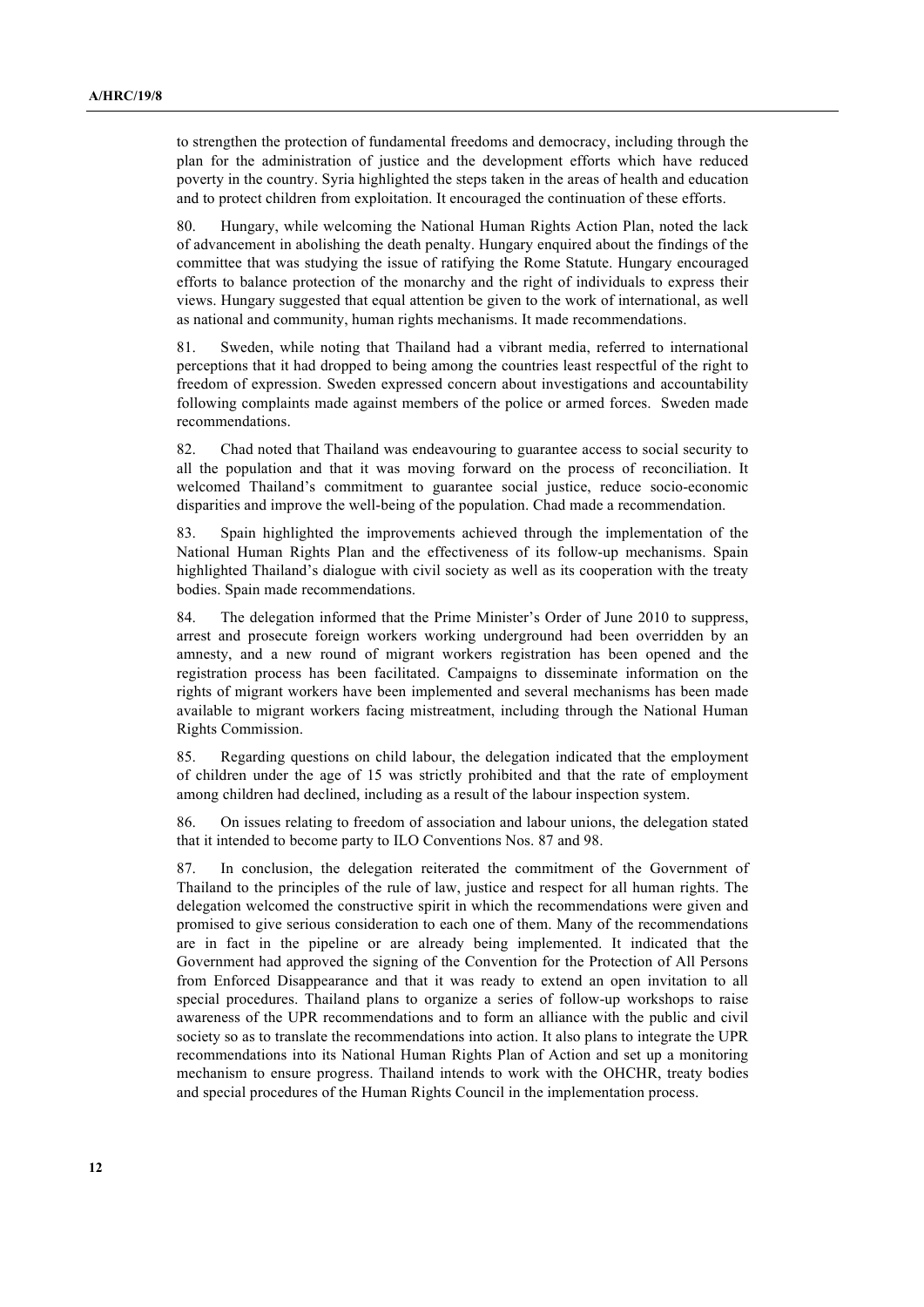## **II. Conclusions and/or recommendations**\*\*

88. **The recommendations formulated during the interactive dialogue and listed below enjoy the support of Thailand:**

88.1. **Ratify the United Nations Convention against Transnational Organised Crime and its Protocols to Prevent, Suppress and Punish Trafficking in Persons, especially Women and Children, and Against the Smuggling of Migrants by Land, Sea and Air (Australia);**

88.2. **Accede to the Palermo Protocol and continue improving its implementation of policy and legal framework related to human trafficking (Norway);**

88.3. **Include a definition of torture into the Criminal Code, in line with article 1 of the Convention against Torture (CAT) (Austria);**

88.4. **Enact legislation criminalizing torture and amend all relevant laws to fully comply with the obligations under CAT (Canada);**

88.5. **Review the Gender Equality Bill and remove exceptions therein which would allow for discrimination against women, consistent with CEDAW (Canada);**

88.6. **Expedite the drafting and the adoption of the gender equality bill (Brazil);**

88.7. **Continue to work to strengthen national human rights and democratic institutions (Nepal);**

88.8. **Consolidate and strengthen its national human rights infrastructure (Egypt);**

88.9. **Continue to develop the capacities of institutions working with persons with disabilities, including educational and health institutions (Saudi Arabia);**

88.10. **Call on the international community to support Thailand's request to benefit from technical assistance and the sharing of best practices, in order to enhance the capacity of Government agencies to effectively enforce laws relating to human rights and to improve the structure of law enforcement agencies to be conducive to a rights-based working culture (Oman);**

88.11. **Enhance the implementation of the existing laws, policies and mechanisms relating to human rights, enshrined in the second National Human Rights Plan of Action for the period 2009-2013 (Viet Nam);**

88.12. **Strengthen the implementation of the second National Human Rights Plan of Action by all relevant Government agencies (Philippines);**

88.13. **Strengthen the implementation of the second National Plan of Action by relevant Government agencies (Cambodia);**

88.14. **Continue to promote human rights education, training and capacity building (Philippines);**

88.15. **Develop and implement plans and strategies to raise awareness about human rights, including at the local and community levels, and provide human** 

Conclusions and recommendations have not been edited.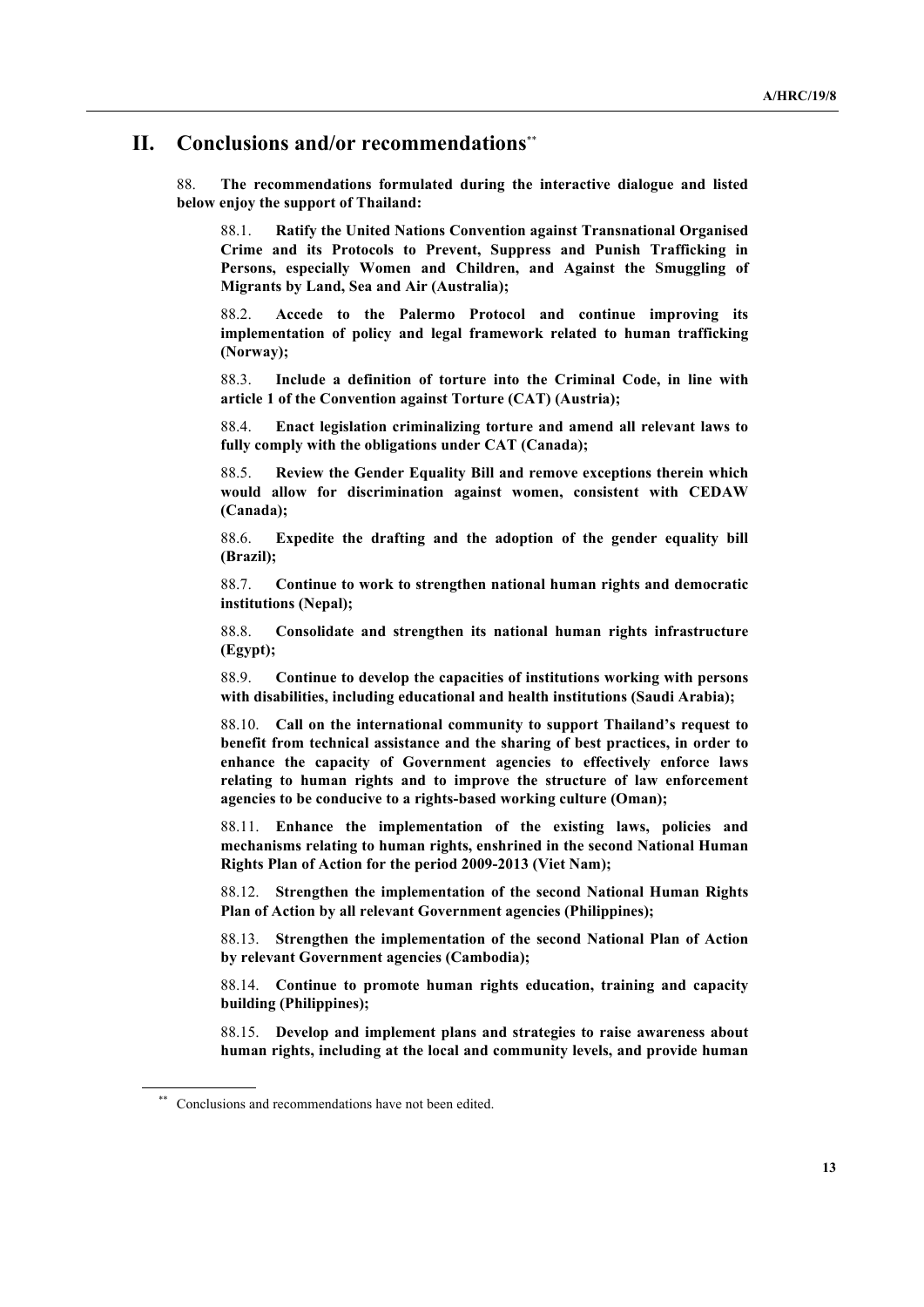**rights training and education for Government officials in particular law enforcement officials (Egypt);**

88.16. **Call on the international community for technical assistance to improve human rights awareness and understanding throughout the population (Chad);**

88.17. **Issue a standing invitation to all special procedures (Finland);**

88.18. **Issue a standing invitation to all special procedures' mandate holders (New Zealand);**

88.19. **Issue a standing invitation to all mandate holders of the Council (Hungary);**

88.20. **Continue cooperating with the United Nations and other international organizations to develop its legal and institutional framework with respect to the promotion and protection of human rights in Thailand (Lao People's Democratic Republic);**

88.21. **Continue to work closely with ASEAN to build on the mechanisms of the ASEAN Intergovernmental Commission on Human Rights (AICHR) and the ASEAN Commission on the Promotion and Protection of the Rights of Women and Children (ACWC) to promote and protect the rights of the peoples of ASEAN (Singapore);**

88.22. **Continue to address the inequality and social injustice that has been a factor in fostering social conflict and political unrest over the past 2-3 years, including in the South (Indonesia);**

88.23. **Strengthen the implementation of policies and measures to protect vulnerable social groups like women, children, poor people, ethnic minorities, migrants (Viet Nam);**

88.24. **Continue its efforts in promoting and protecting the human rights of its people, in particular those of vulnerable groups (Brunei Darussalam);**

88.25. **Continue to strengthen the general concept recognizing social and ethnic diversity in Thai society and protect fundamental rights (Oman);**

88.26. **Combat discriminatory practices against children and adolescents belonging to minorities or in a situation of special vulnerability (Uruguay);**

88.27. **Redouble its efforts to place greater attention on establishing a legal framework to ensure equal access to women's participation in the decisionmaking process. Indeed, more consideration should be given to women, persons with disabilities and other minorities (Republic of Korea);**

88.28. **Adopt and implement temporary special measures in order to accelerate the realization of women's de facto equality with men in all areas, particularly with regard to women's participation in decision-making and access to economic opportunities (Republic of Moldova)**;

88.29. **Adopt all necessary measures to eradicate and eliminate practices and customs which discriminate against women, including stereotypes which undermine their social and legal condition and hinder, at the same time, the implementation of commitments to the CEDAW (Uruguay);**

88.30. **Bring about a change in attitudes with a view to eliminating persistent stereotypical attitudes about the roles and responsibilities of women and men in the family and in society (Republic of Moldova);**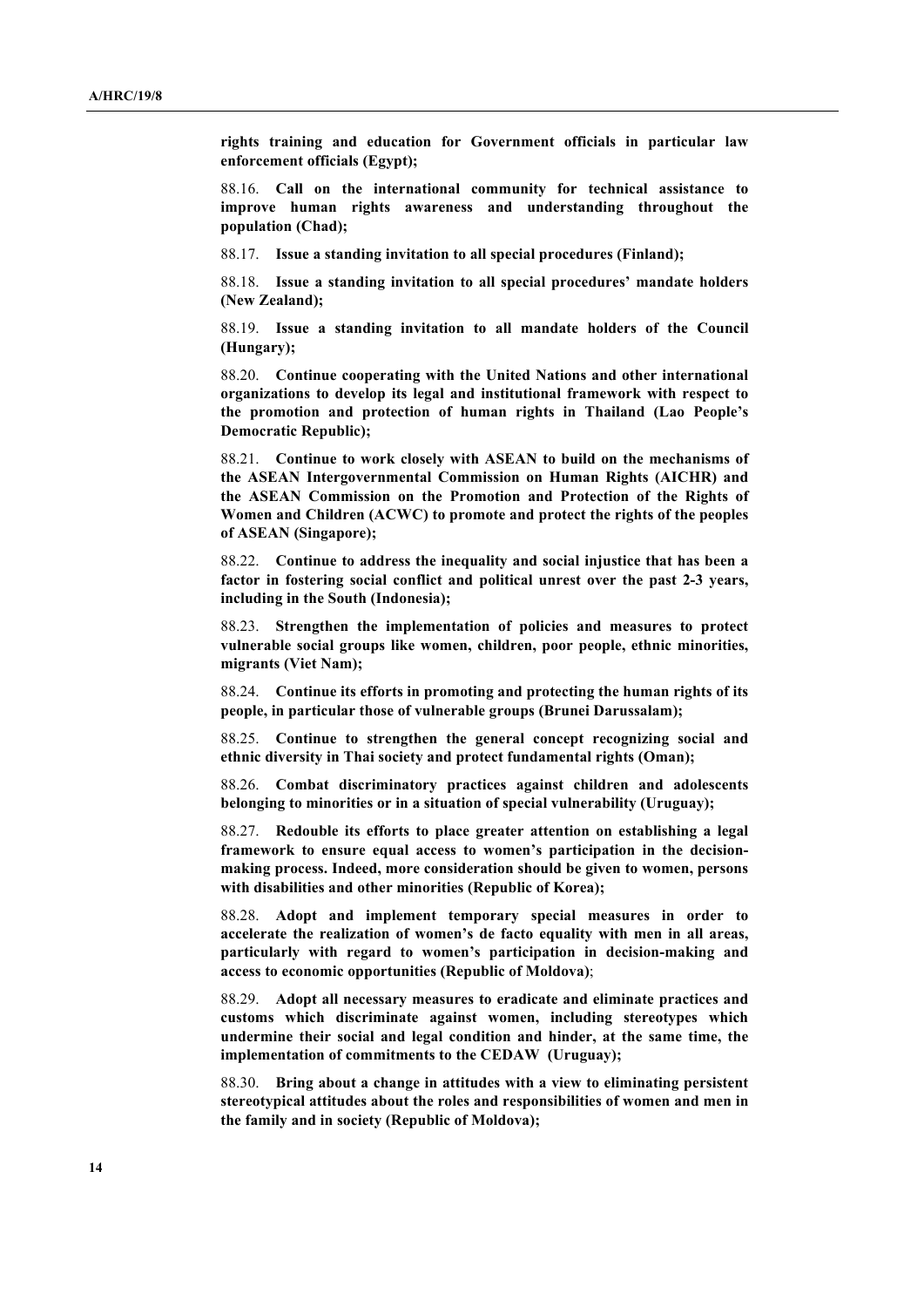88.31. **Take measures towards modifying those social, cultural and traditional attitudes that are permissive of violence against women (Slovenia);**

88.32. **Take steps towards modifying those social, cultural and traditional attitudes that were permissive of violence against women (Republic of Moldova);**

88.33. **Pursue efforts to ensure gender equality and combat violence against women and children (Egypt);**

88.34. **Continue to promote and protect the rights of women and children (Bangladesh);**

88.35. **Review the legislation and national public policies regarding the rights of the child in the light of the Convention on the Rights of the Child and its Optional Protocols (Uruguay);**

88.36. **Enhance policy for the protection of children's rights and strengthen mechanisms currently in place and promote and protect the rights of children (South Africa);**

88.37. **Address, as a matter of priority, the conditions in Thai prisons and detention centres, including the expansion of the necessary infrastructure, prison personnel, as well as the improvement of inmates' access to medical care and legal counsel (Slovakia);**

88.38. **Take effective measures to improve access by all prisoners to legal advice, health and education services (Austria);**

88.39. **Continue intensifying the efforts to prevent, punish and eradicate all forms of violence against women (Argentina);**

88.40. **Pursue measures aiming at protecting women and addressing the issue of violence against them (Algeria);**

88.41. **Strengthen the systems of legal assistance and psycho-social protection so that they are adapted to the particular needs of minors and prevent them from becoming again victims of domestic violence (Honduras);**

88.42. **Increase its efforts to address the human rights challenges faced by all sex workers (Finland);**

88.43. **Implement more rigorously the existing mechanisms to protect and assist children living and/or working on the streets (Republic of Korea);**

88.44. **Continue with its on-going efforts to address its human trafficking situation which has implications beyond Thailand's borders (Singapore);**

88.45. **Continue cooperating closely with neighbouring countries in combating and suppressing trafficking in persons, particularly women and girls and in addressing the situation of irregular migrants, refugees and asylum-seekers (Malaysia);**

88.46. **Step up the fight against trafficking to which some foreign populations have fallen victim and ensure that no measures which are contrary to human rights are taken against them (France);**

88.47. **Continue to strengthen its efforts to combat trafficking and abuses of labour rights, particularly against vulnerable migrants (New Zealand);**

88.48. **Continue its efforts in combating trafficking as well as in the rehabilitation of victims of trafficking (Pakistan);**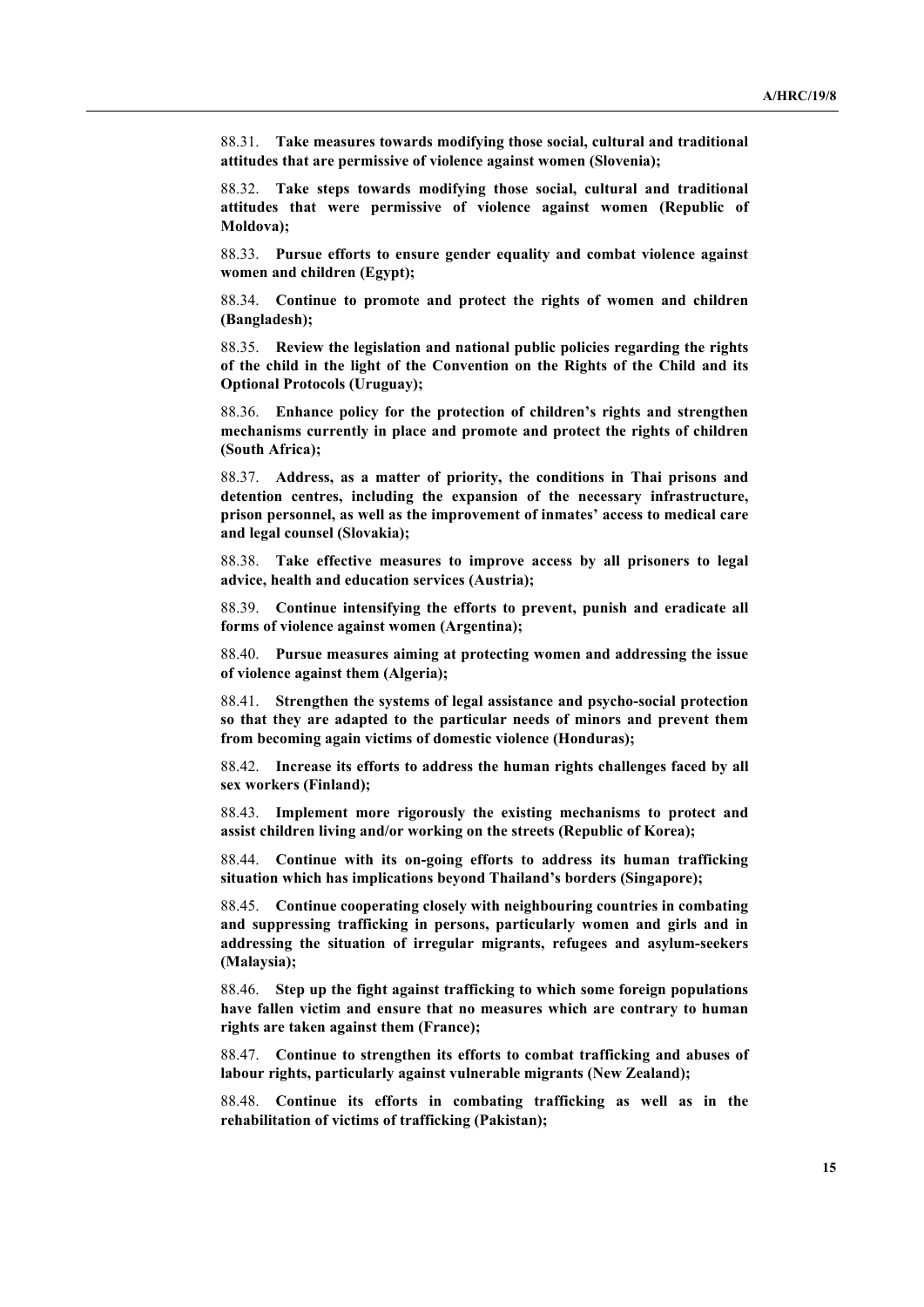88.49. **Take capacity-building measures to strengthen the response of law enforcement authorities on human trafficking, including, inter alia, through the increase of budget and the appropriate training of personnel (Japan);**

88.50. **Consolidate the enforcement of the law concerning human trafficking, particularly in cases of sexual and labour exploitation, which are two very sensitive issues in the country (Nicaragua);**

88.51. **Increase efforts to effectively prevent trafficking in human beings for purposes of sexual exploitation and forced labour, including child prostitution (Republic of Moldova);**

88.52. **Adopt all necessary measures to tackle the root causes of the problems of child prostitution, sexual tourism, use of children in pornography and trafficking in women, stepping up its efforts to improve the economic situation (Uruguay);**

88.53. **Seriously address the issues of child pornography and human trafficking in girls and boys for sexual purposes, including by encouraging police and border forces to strengthen efforts at fighting these phenomena as well as seeking accountability where lack of state efforts at prosecution could amount to human rights violations (Sweden);**

88.54. **Continue to accelerate efforts to resolve the situation in the Southern Border Provinces and ensure the reconciliation remains a priority (South Africa);**

88.55. **Strengthen efforts to find a solution to the unrest in the southern border areas and ensure that justice is achieved for all sides (Qatar);**

88.56. **Build on reconciliation among different sectors in the society, based on the principles of democracy, rule of law and tolerance, in order to facilitate the political and social stability and economic development (Viet Nam);**

88.57. **Strengthen its efforts to build reconciliation among the social strata in the society, based on the principles of democracy and the rule of law (Lao People's Democratic Republic);**

88.58. **Continue pursuing efforts aimed at national reconciliation, including through the implementation of the recommendations of the Truth and Reconciliation Commission of Thailand (Malaysia);**

88.59. **Continue its efforts to build reconciliation among different sectors in the society, based on the principles of democracy and the rule of law (Bhutan);**

88.60. **Maintain its prioritisation of the reconciliation processes required to support positive human rights outcomes in the areas of personal liberty, including freedom of expression and freedom from reprisal and extra judicial punishment (New Zealand);**

88.61. **Pursue the process of reconciliation (Lebanon);**

88.62. **Continue to develop the judicial system in order to ensure respect for, and protection of citizens' rights (Oman);**

88.63. **Further accelerate the reform of the justice system to ensure equal treatment for all citizens while continuing to pay specific attention to women and children (Lebanon);**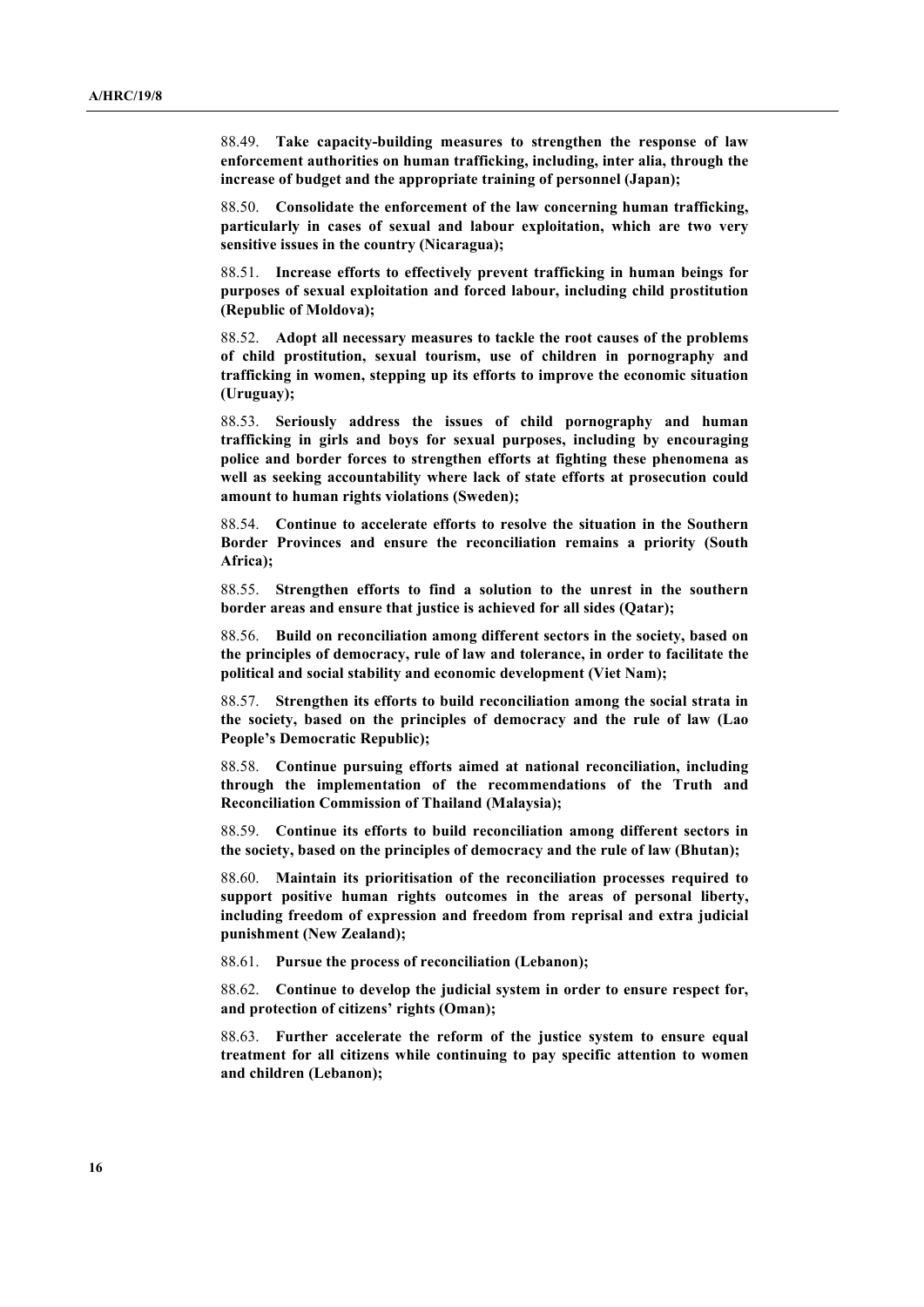88.64. **Accelerate the reform of the judicial system in order to ensure good governance and equality of treatment of people from different social classes (Qatar);**

88.65. **Continue monitoring and assessing closely the implementation of the Master Plan for the Administration of Justice, and the Strategic Plan for Development of Justice Process in the Southern Border Provinces of Thailand (Malaysia);**

88.66. **Continue to take measures to ensure that alleged human rights violations by the police and security services are properly investigated and prosecuted (Austria);**

88.67. **Investigate allegations of human rights abuses by all parties in the southern border provinces of Thailand (Australia);**

88.68. **Promptly investigate all allegations of human rights violations, including in the three southernmost provinces, and bring perpetrators to justice (Canada);**

88.69. **Address the issue of impunity in certain cases and for certain parts of Thai society, not least by strengthening the independence of the Office of Prosecutor and the independence of the judiciary (Sweden);**

88.70. **Increase efforts to tackle corruption and impunity of State officials (Slovenia);**

88.71. **Ensure the rights of victims and families to justice and an effective remedy in law and ensure that the Truth and Reconciliation Commission be granted sufficient powers to complete its job effectively (United Kingdom);**

88.72. **Fully fund the TRCT's budget and staffing and to ensure it has sufficient powers and access to information to undertake its mandate (Australia);**

88.73. **Provide the TRCT with necessary power, sufficient resources, and the continued independence it requires to be effective (United States);**

88.74. **Ensure full cooperation with the TCRT by all branches of the Government (United States);**

88.75. **Permit the TCRT full access to assistance from the United Nations Office of the High Commissioner for Human Rights, other United Nations agencies, foreign governments and human rights organizations (United States);**

88.76. **Consider developing a system of alternative sentencing to effectively reduce the number of women and children held in prison (Austria);**

88.77. **Review its penitentiary policy to become more gender-sensitive and child-friendly, taking on board the interests of mother-prisoners and their minor children (Slovakia);**

88.78. **Consider raising (from 7 years old) the minimum age of criminal responsibility (Brazil);**

88.79. **Ensure separation of juvenile offenders from adult inmates (Slovakia);**

88.80. **Address further the fundamental structural problem of social inequality and unequal access to opportunities and services of the poor and marginalized to enable the people to enjoy their rights as indicated in the reform programme and policies (Cambodia);**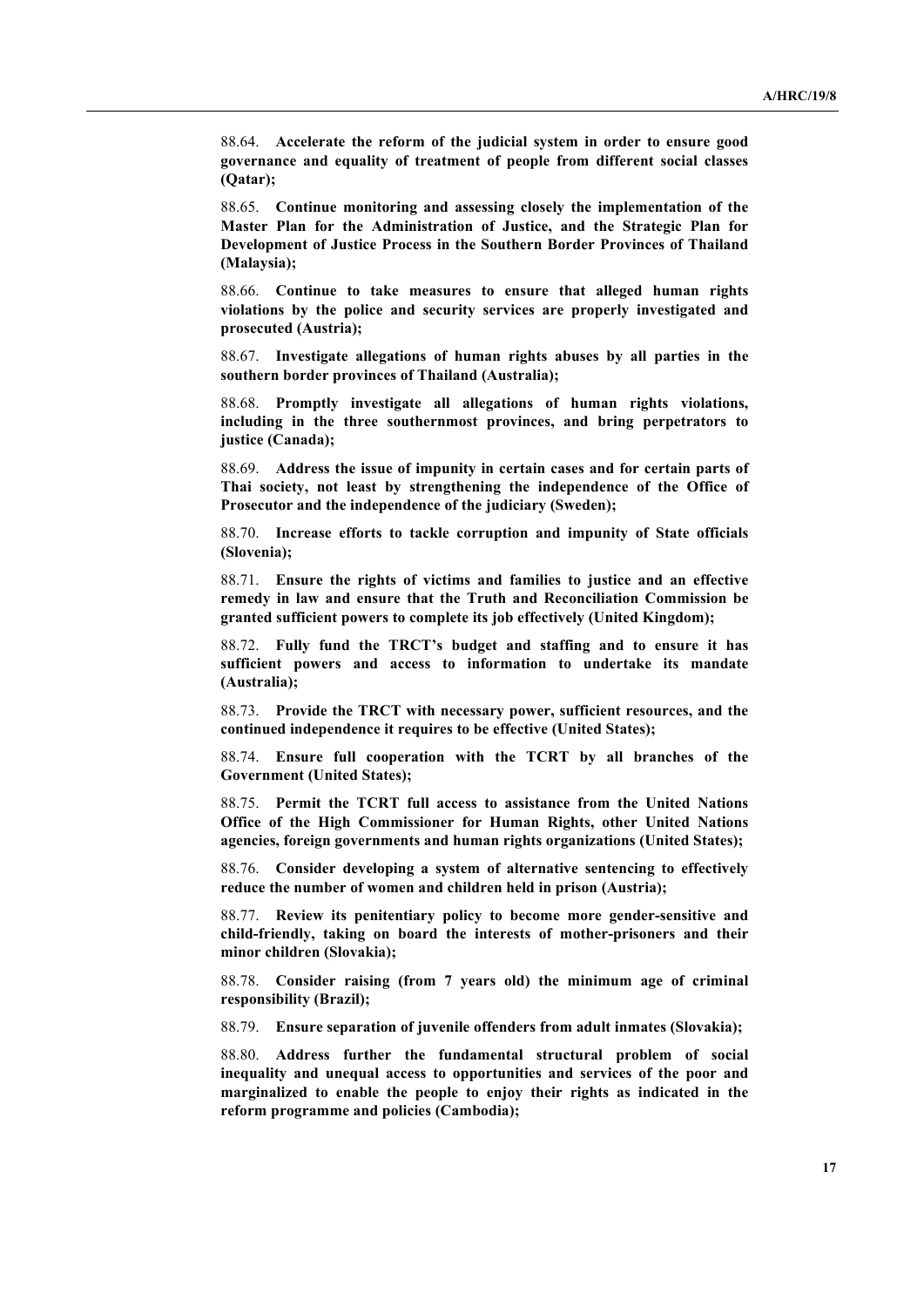88.81. **Continue applying the strategies and socio-economic development plans of the country, particularly for reducing poverty (Cuba);**

88.82. **Pursue National Economic and Social Development Plans aiming at supporting the poor and the disadvantaged to ensure adequate living standards for all the population (Algeria);**

88.83. **Continue increasing and consolidating the successful social programmes developed to date, essential in the fight to reduce poverty and social exclusion, on the basis of a fair distribution of wealth that will enable the realization of the highest possible welfare for its people (Venezuela (Bolivarian Republic of));**

88.84. **Continue with its efforts to promote and protect the right to work, the right to health and the right to education of its people in order to maintain an adequate standard of living for all (Brunei Darussalam);**

88.85. **Continue its on-going positive efforts for the promotion and protection of economic, social and cultural rights, and especially the priority given to health and education (Cuba);**

88.86. **Ensure equal access to education, social security, health care and economic opportunities for women, including Muslim women and women entering early marriages (Slovenia);<sup>2</sup>**

88.87. **Continue to address remaining social inequalities and unequal access to opportunities and services by the poor and the marginalized (Bhutan);**

88.88. **Continue improving the health security system to further minimize discrepancies and to provide equitable access (Sri Lanka);**

88.89. **Continue to develop the health system so as to strengthen the enjoyment of the right to health in all segments of society (Saudi Arabia);**

88.90. **Address the problems of maternal mortality and child malnutrition in remote areas of the country (Slovenia);**

88.91. **Continue enhancing the quality of the access to education, including equal access to education for all children (Sri Lanka);**

88.92. **Continue efforts to strengthen the right of education for all, focusing on poor populations in rural and distant areas (Saudi Arabia);**

88.93. **Take measures with a view to preventing and combating of arbitrary arrest, violence, abuse and exploitation of migrants (Brazil);**

88.94. **Strengthen law enforcement in order to provide adequate protection, guarantee the minimum wage and work safety, and to ensure equal access to health services and justice for migrant workers (Indonesia);**

88.95. **Continue to focus its efforts on ensuring full protection of the human rights for all migrant and foreign workers, particularly to enhance their safety and welfare (Myanmar);**

88.96. **Continue its efforts to promote and protect rights of migrants (Bangladesh);**

<sup>&</sup>lt;sup>2</sup> The recommendation as read during the interactive dialogue: "Ensure equal access to education, social security, health care and economic opportunities for all, including Muslim women and women entering early marriages (Slovenia);"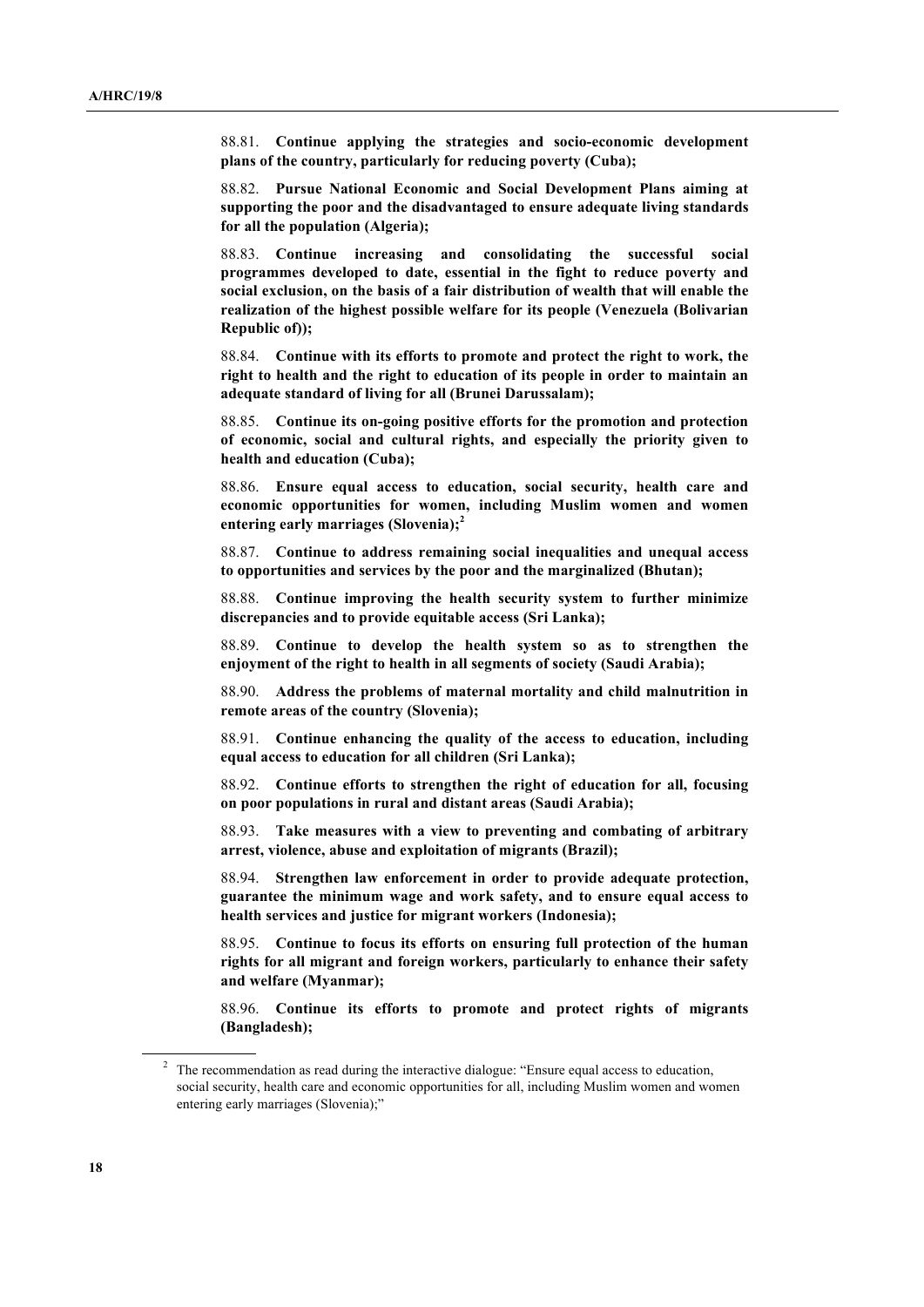88.97. **Continue efforts in protecting the interests of migrant workers, including through appropriate legislative measures (Nepal);**

88.98. **Continue to strengthen cooperation with the High Commissioner for Refugees as well as donors and non-governmental organizations in order to provide necessary humanitarian aid and fundamental rights' protection to the displaced people hosted by the Kingdom of Thailand (Qatar);**

88.99. **Enable the participation of civil society and NGOs also in the follow-up process to this review (Austria);**

88.100. **Translate into Thai and make public the recommendations received during its UPR and broadly engage civil society in the process of follow-up and implementation of accepted recommendations (Canada).**

89. **The following recommendations will be examined by Thailand, which will provide responses in due time, but no later than the nineteenth session of the Human Rights Council in March 2012:**

89.1. **Study the possibility of ratifying the International Convention on the Protection of All Persons from Enforced Disappearance (CED); the Second Optional Protocol to the International Covenant on Civil and Political Rights (ICCPR-OP2); the Optional Protocol to the Convention against Torture (OP-CAT); the Optional Protocol to the International Covenant on Civil and Political Rights (ICCPR-OP1); the Optional Protocol to the International Covenant on Economic, Social and Cultural Rights (OP-ICESCR); the International Convention on the Protection of the Rights of All Migrant Workers and Members of Their Families (ICRMW); and the Optional Protocol to the Convention on the Rights of Persons with Disabilities (OP-CRPD) (Argentina);**

89.2. **Ratify or accede as appropriate to the Rome Statute of the International Criminal Court; CED, OP-CAT and ICCPR-OP1 and ICCPR-OP2 (Uruguay);**

89.3. **Sign and ratify CED, ICCPR-OP1, ICCPR-OP2, OP-ICESCR and OP-CAT (Spain);**

89.4. **Ratify CED and the Optional Protocols to ICCPR and CAT (Austria);**

89.5. **Consider ratifying the conventions on refugees and on stateless persons, OP-CAT and the Rome Statute (Brazil);**

89.6. **Consider acceding to the two Optional Protocols to the ICCPR (Hungary);**

89.7. **Ratify the ICCPR-OP2 (Switzerland);**

89.8. **Consider becoming a party to the ICRMW (Turkey);**

89.9. **Consider future accession to the ICRMW (Philippines);**

89.10. **Examine the possibility of ratifying the ICRMW (Algeria);**

89.11. **Ratify the CED and investigate all allegations of forced disappearances (France);**

89.12. **Sign and ratify promptly the CED (Nicaragua);**

89.13. **Sign and ratify both CED and the Rome Statute of the International Criminal Court at an early stage (Japan);**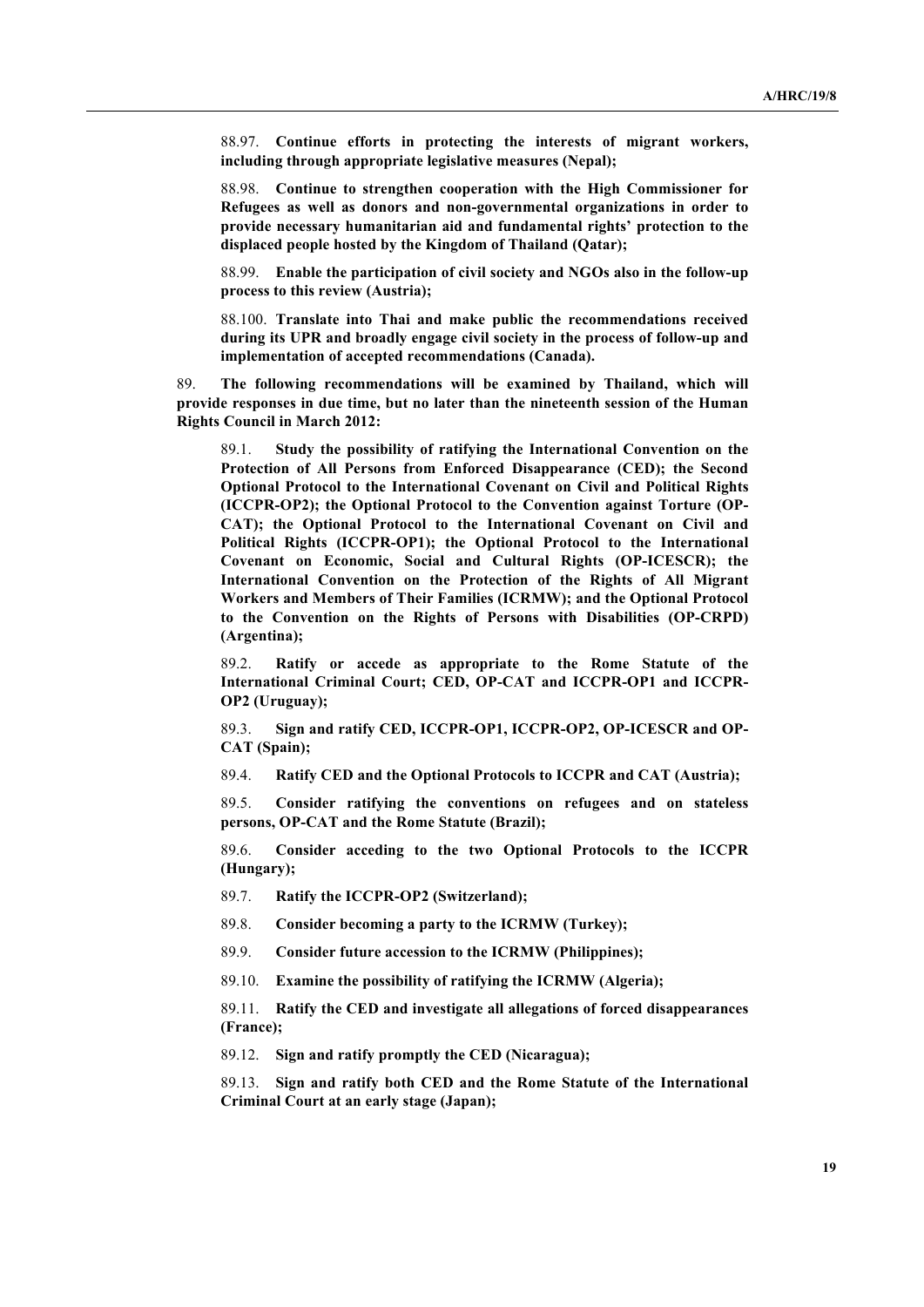89.14. **Ratify the Rome Statute of the International Criminal Court and the Convention on the Prevention and Punishment of the Crime of Genocide (Austria);**

89.15. **Accede to the United Nations Convention on the Status of Refugees and the 1967 Protocol as well as to the 1954 Convention on the Status of Stateless Persons (France);**

89.16. **Ratify the Convention on the Status of Refugees and its Optional Protocol (Switzerland);**

89.17. **Ratify the Rome Statute (Hungary);**

89.18. **Consider withdrawing its reservations to various human rights instruments (South Africa);**

89.19. **Repeal section 17 of the Emergency Decree (Switzerland);**

89.20. **Abolish provisions in the Martial Law Act and section 17 of the Emergency Decree which grant immunity for criminal and civil prosecution to State officials (Canada);**

89.21. **Consider reviewing security laws to ensure their conformity with international human rights standards (Brazil);**

89.22. **Issue a standing invitation to all Special Procedures, and establish a calendar (Spain);**

89.23. **Consider favourably the request for visits also by other mandate holders, including the United Nations Special Rapporteur on the promotion and protection of the right to freedom of opinion and expression (Norway);**

89.24. **Extend an invitation to the Special Rapporteur on the promotion and protection of the right to freedom of opinion and expression (Switzerland);**

89.25. **Invite the Special Rapporteur on freedom of expression, which could also promote the harmonization of the provisions of the Computer Crimes Act and their implementation in line with international human rights standards (Hungary);**

89.26. **Remove non-violent offenses from the categories subject to capital punishment (Hungary);**

89.27. **Enact legislation abolishing the death penalty as foreseen in the national human rights action plan and in any case review its imposition for offences related to drug trafficking (Turkey);**

89.28. **Commute death sentences and establish as soon as possible a moratorium on executions with a view to the definitive abolition of the death penalty (France);**

89.29. **Impose an immediate moratorium on the death penalty with a view of a complete abolition of capital punishment as outlined in the National Human Rights Action Plan (Slovakia);**

89.30. **Revert to the de facto moratorium of the death penalty, and foster the necessary public debate on this issue, as a previous step for the definitive abolishment of the death penalty (Spain);**

89.31. **Establish a moratorium on all the executions and, eventually, abolish death penalty (Switzerland);**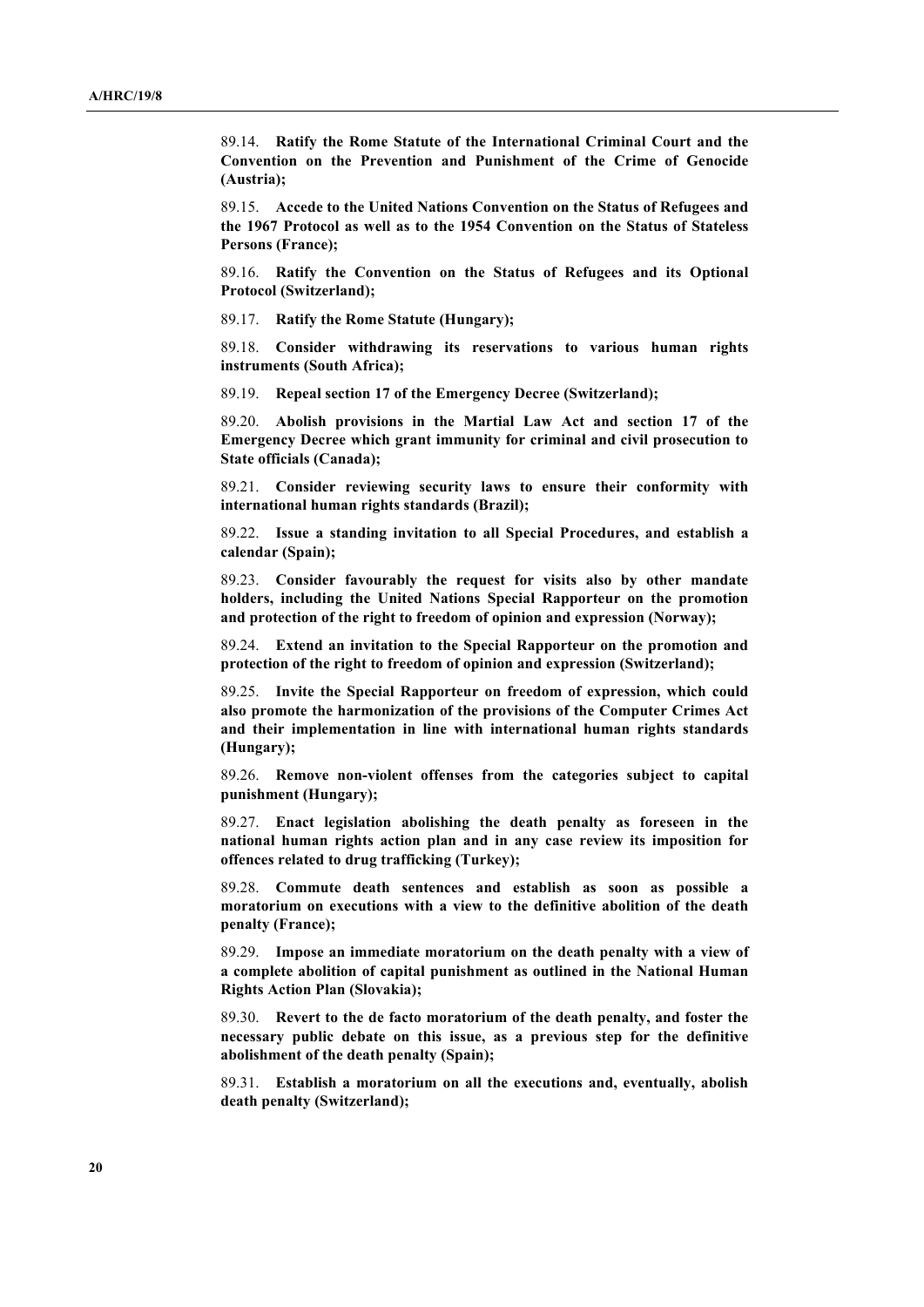89.32. **Review the imposition of the death penalty (Slovenia);**

89.33. **Consider abolishing the death penalty (Brazil);**

89.34. **Consider the abolition of the death penalty (Argentina);**

89.35. **Abolish totally the death penalty even in cases of serious offenses (Nicaragua);**

89.36. **Adopt all necessary measures to eradicate the abuse and sexual exploitation of children, corporal punishment, the recruitment of children by armed groups and to combat the worst forms of child labour (Uruguay);**

89.37. **End the recruitment of children and their participation in armed groups (Honduras);**

89.38. **Prohibit corporal punishment of children in all settings (Slovenia);**

89.39. **Take immediate steps to improve the situation in Southern Thailand so the special security laws can be lifted (United Kingdom);**

89.40. **Ensure all allegations of extra-judicial killings by security personal over the past ten years are fully investigated and the perpetrators brought to justice (New Zealand);**

89.41. **Take measures to request, without delay, the Armed Forces, security forces and other governmental bodies to cooperate fully with official investigations on human rights abuses in any part of the national territory, as an integral part of the necessary establishment of a culture of responsibility on human rights among public authorities and state agents (Spain);**

89.42. **Repeal "Decrees of exception" and take all the necessary measures to fight against impunity for the perpetrators of human rights violations (France);**

89.43. **Implement all the legal measures that can reveal the truth, punish those who are guilty and grant compensation to the victims in order to put an end to impunity (Switzerland);**

89.44. **Strengthen the independence, effectiveness and resources of the Truth for Reconciliation Commission and give it powers to subpoena and to protect witnesses to ensure that the whole truth is established (Norway);**

89.45. **Pass a decree that recognizes to the Truth for Reconciliation Commission of Thailand the power to gather information from any public or private entity as well as to call all kinds of witnesses, providing it with all the material resources to ensure its independence and effectiveness (Spain);**

89.46. **Repeal all relevant legal provisions with a view to eliminate excessive, unjustified detention without raising credible criminal charges and bringing a detainee before a judge in compliance with international fair trial standards (Slovakia);**

89.47. **Raise the minimum age of criminal responsibility to at least 12 years, as recommended by the CRC, and enforce compulsory segregation of juveniles from adults in detention (Slovenia);**

89.48. **Raise the minimum age of criminal responsibility to at least 12 years, in line with the recommendations by the Committee on the Rights of the Child (Austria);**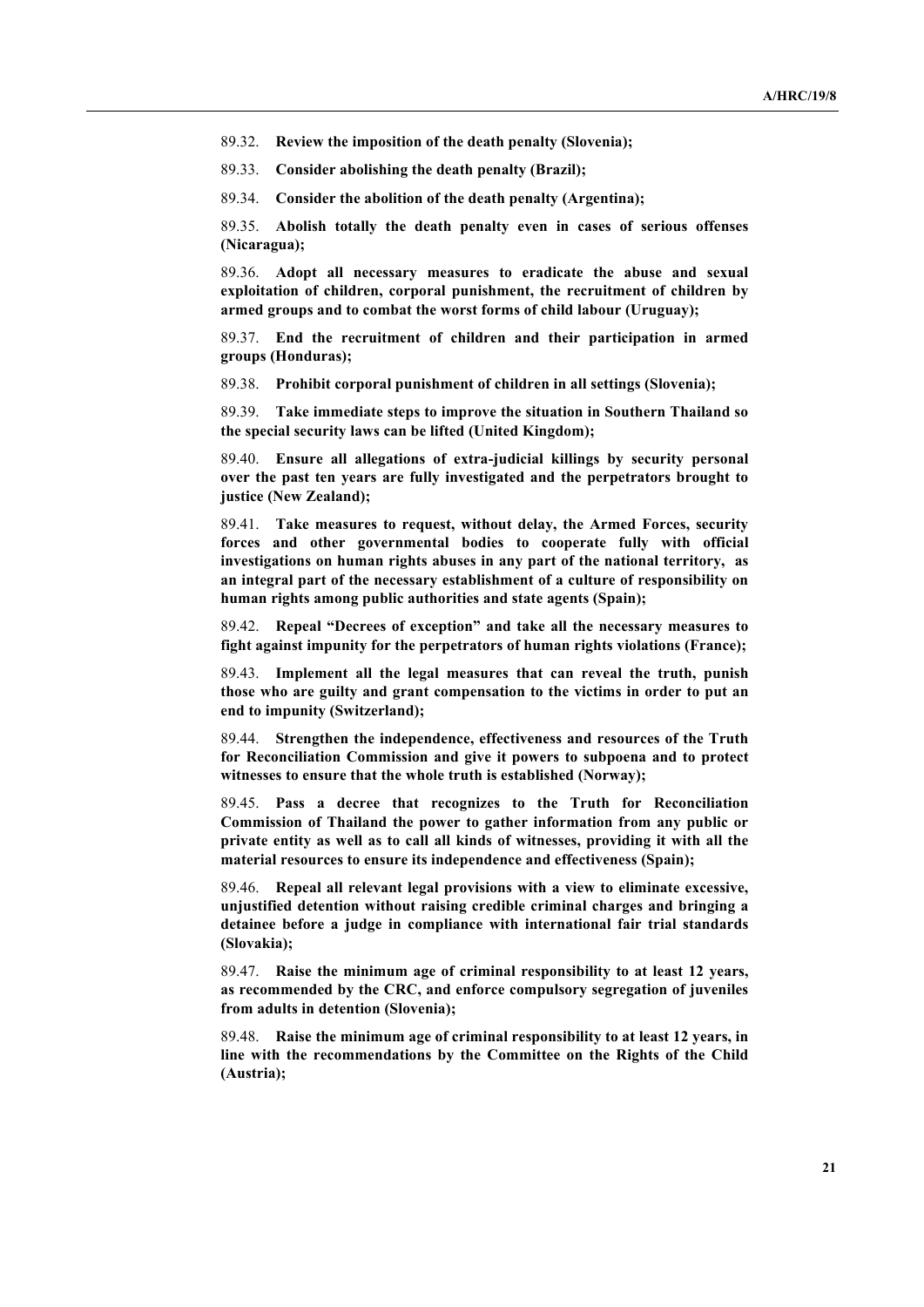89.49. **Review security laws to ensure their conformity with the international human rights standards and in particular with regard to juvenile (alleged) offenders (Slovenia);**

89.50. **Consider repealing criminal laws in favour of appropriate civil laws regarding freedom of expression, in accordance with relevant international human rights standards (Brazil);**

89.51. **Work with the Special Rapporteur on Freedom of Expression on reviewing the** *lèse-majesté* **and Computer Crimes laws to ensure that they cannot be exploited (United Kingdom);**

89.52. **Reconsider the** *lèse-majesté* **and Computer Crime laws in the framework of a public debate open to everyone and transparent, in order to bring them into line with the provisions of the International Covenant on Civil and Political Rights (France);**

89.53. **Reconsider criminal convictions handed down on the basis of** *lèsemajesté* **and the Computer Crimes laws when the conditions of a fair and equitable trial as defined by the international human rights law have not been met (France);**

89.54. **Ensure that its legislation is consistent with international human rights law pertaining to freedom of expression (New Zealand);**

89.55. **Ensure public and transparent proceedings in cases concerning violations of the** *lèse-majesté* **legislation and the 2007 Computer Crimes Act (Norway);**

89.56. **Strengthen efforts to ensure adequate legal counselling for all persons charged for violations of the** *lèse-majesté* **legislation and the 2007 Computer Crimes Act (Norway);**

89.57. **Undertake a thorough review of the relevant laws to safeguard the basic rights to freedom of opinion and expression (Norway);**

89.58. **Consider repealing the** *lèse-majesté* **law so as to expand the freedom of opinion and expression to include full freedom of expression in relation to the monarchy (Slovenia);**

89.59. **Address the issue of possible infringements of the right to freedom of expression, not least by evaluating the current legislation and its consequences in the form of high rates of convictions (Sweden);**

89.60. **Lift all restrictions on the media which violate the constitutionally recognized right to the freedom of expression and establish a calendar for the revision of norms such as the Emergency Decree of the Public Administration in Emergency Situations, the 2007 Computer Crimes Act and article 112 of the Penal Code which defines the crime of** *lèse-majesté* **tied to the concept of national security (Spain);**

89.61. **Continue to carry out comprehensive reviews and studies of the relevant laws in order to ensure the fulfilment of the right to freedom of opinion and expression and the right to peaceful assembly, in accordance with the relevant international human rights instruments to which Thailand is a party (Indonesia);**

89.62. **Reconsider decrees and laws in force which limit freedoms of expression and assembly (such as Article 112 of the Penal Code and the Computer Crimes Act (2007) (Switzerland);**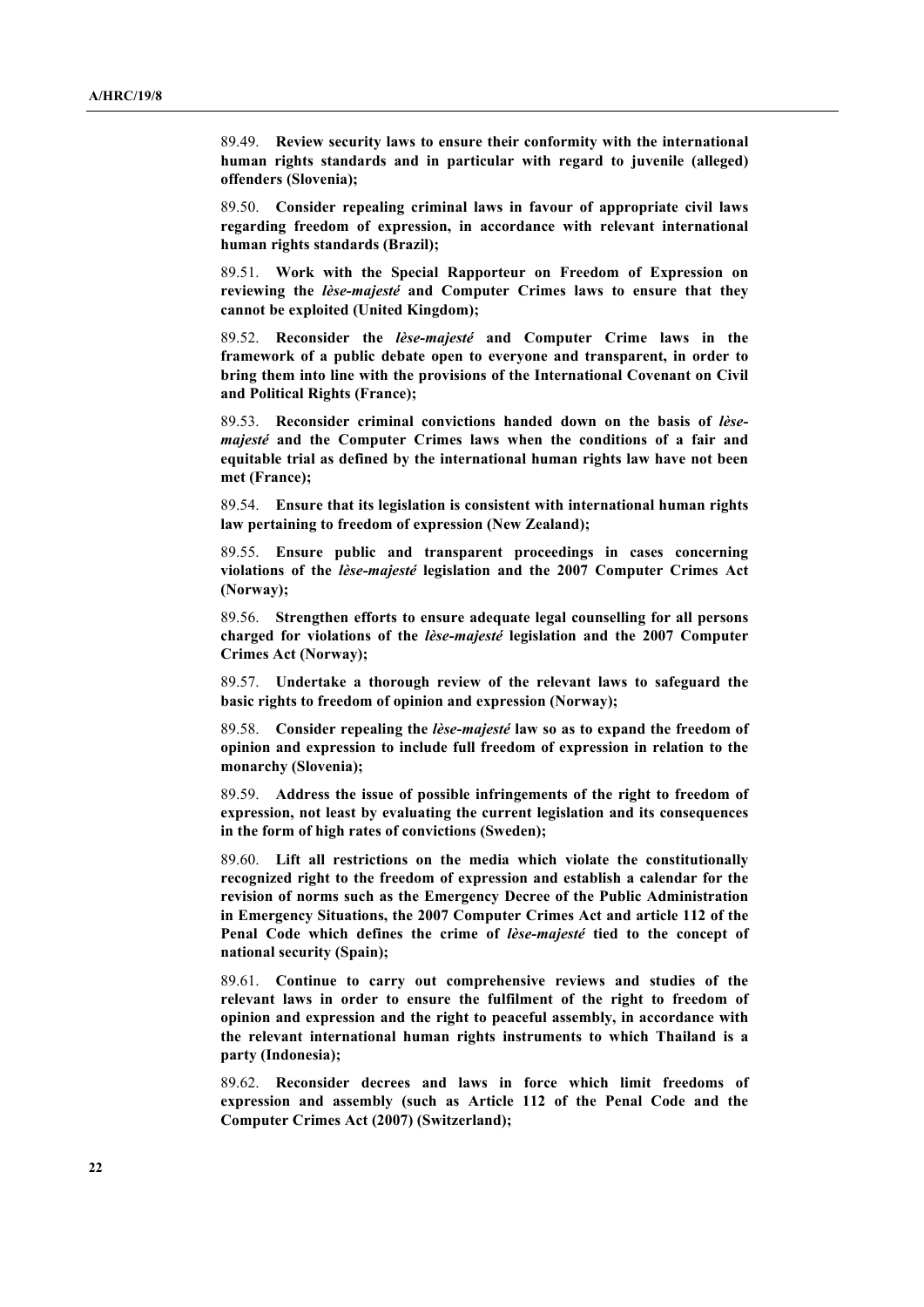89.63. **Engage in a review of special security laws, with a view to amending legislation and regulations which restrict or deny freedoms of expression, association and peaceful assembly that are inconsistent with obligations under international law, including the Internal Security Act, the Computer Crimes Act, the Emergency Decree, the Official Information Act, and lèse-majesté provisions (Canada);**

89.64. **Ensure, through legislative reforms, that protection and promotion of laws of freedom of expression as well as of peaceful assembly and association are guaranteed for all inhabitants of the country (Switzerland);**

89.65. **Apply a comprehensive sexual and reproductive health and rights approach to guarantee access of all sex workers, as well as their clients and clients' spouses and partners, to adequate health services and sexual education (Finland);**

89.66. **Strengthen the legal rights framework and enforcement of these rights for migrants, asylum seekers and victims of trafficking (Canada);**

89.67. **Establish a long term policy for addressing migrant workers (United Kingdom);**

89.68. **Ensure migrants found at sea are afforded the full measures of protection they are entitled to under international law (New Zealand);**

89.69. **Reverse current practices regarding the rights of refugees, asylum seekers and migrant workers (Slovakia);**

89.70. **Become a party to the 1951 Convention Relating to the Status of Refugees and the 1967 Protocol; ensure respect for the principle of** *nonrefoulement* **with respect to asylum seekers and refugees; avoid a premature move to close camps on the Western border while conditions for voluntary, safe and dignified return do not exist; and meet the protection needs of vulnerable peoples, such as the Rohingya, in accordance with international law (Canada);**

89.71. **Refrain from the** *refoulement* **of asylum-seekers (Brazil);**

89.72. **Facilitate the access to asylum procedures as well as to UNHCR in order to guarantee an international protection to asylum seekers (Switzerland).**

90. **All conclusions and recommendations contained in the present report reflect the position of the submitting States and the State under review. They should not be construed as endorsed by the Working Group as a whole.**

### **III. Voluntary pledges and commitments**

91. Thailand will become a party to the Convention for the Protection of All Persons from Enforced Disappearance, ILO Conventions No. 87 on Freedom of Association and Protection of the Right to Organise and No. 98 on the Right to Organise and Collective Bargaining.

92. Thailand will withdraw its reservation to article 16 of the Convention on the Elimination of All Forms of Discrimination against Women. It will also withdraw the interpretative declarations to articles 6 and 9 of the International Covenant on Civil and Political Rights and article 18 of the Convention on the Rights of Persons with Disabilities.

93. Thailand will amend its laws to be more in alignment with international human rights instruments, which includes ensuring that criminal laws are aligned with the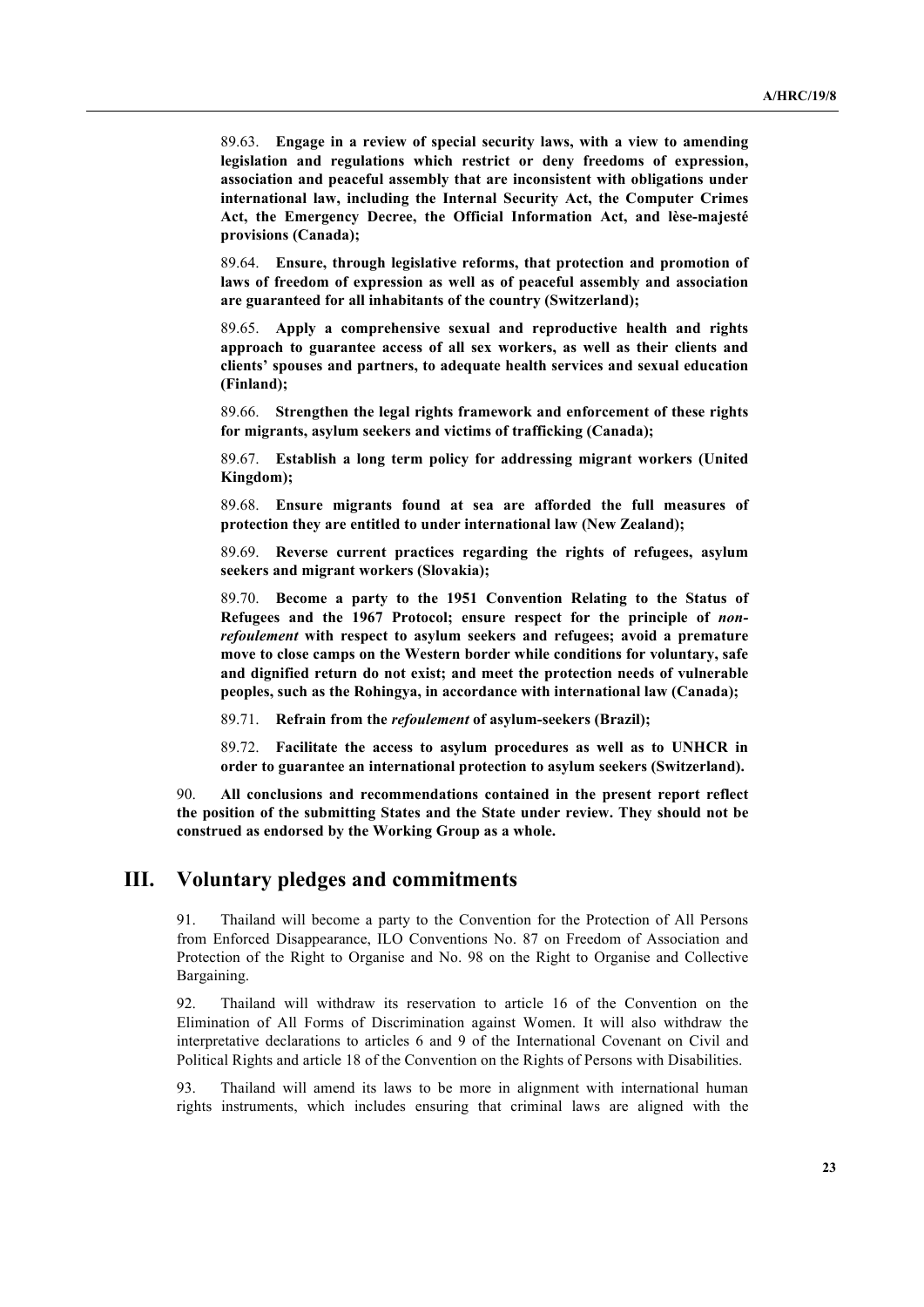Convention against Torture and the Convention for the Protection of All Persons from Enforced Disappearance and improving the laws to better protect women and children.

94. Thailand will issue a standing invitation to all the special procedures of the Human Rights Council.

95. Thailand will accelerate efforts to reform the justice system and strengthen law enforcement.

96. Thailand will enhance human rights protection for migrant workers and will redouble its efforts to prevent human trafficking, especially through enhancing the labour inspection system.

97. Thailand will promote the right to education for disadvantaged and marginalized children so that these children are able to access education for all on an equal basis with others.

98. Thailand will strengthen the implementation of the National Human Rights Action Plan.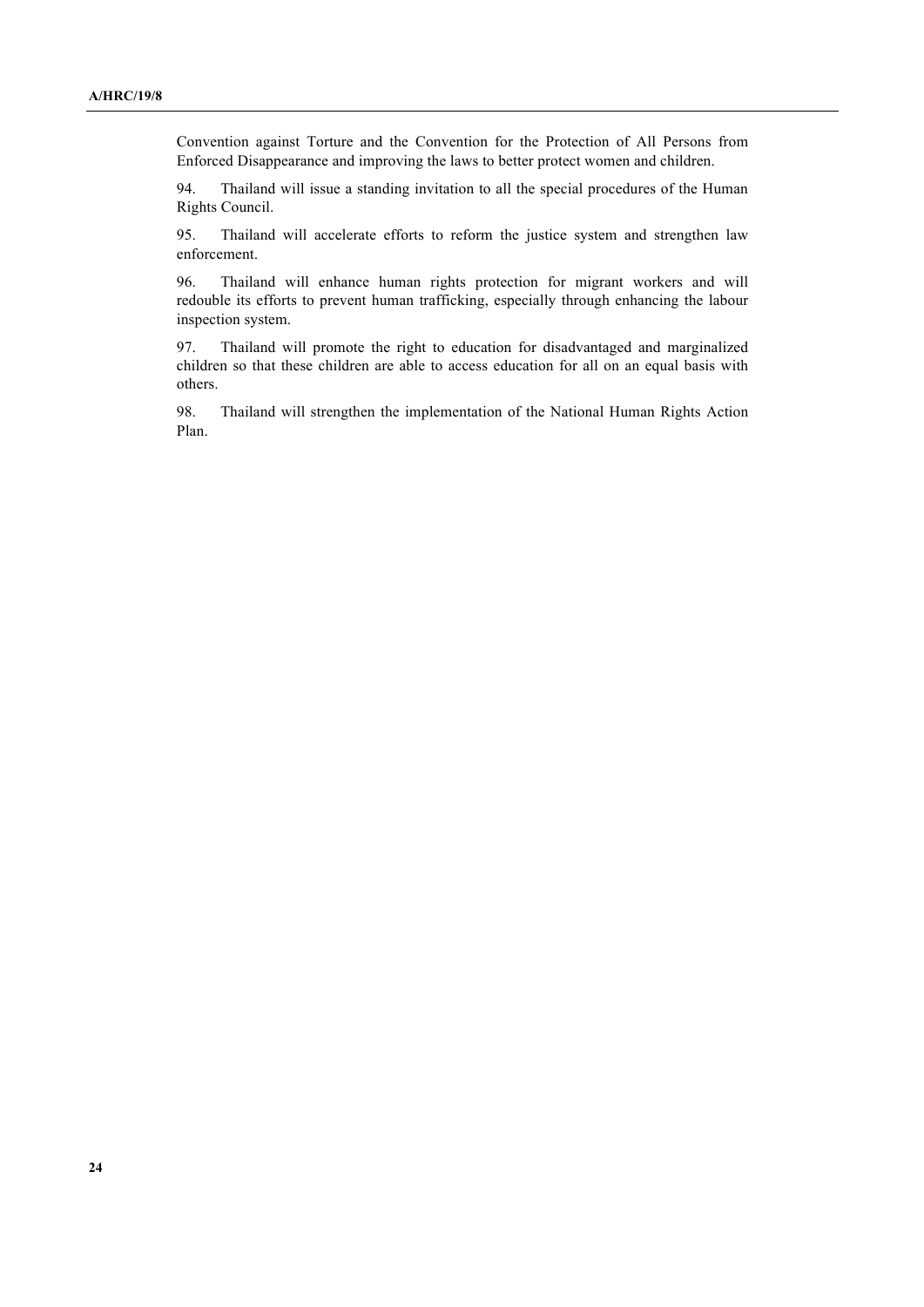## **Annex**

## **Composition of the delegation**

The delegation of Thailand was headed by H.E. Mr. Sihasak **Phuangketkeow**, Special Envoy of the Royal Thai Government, and composed of the following members:

- Mr. Vijavat **Isarabhakdi**, Director-General, Department of International Organizations, Ministry of Foreign Affairs;
- Mr. Sek Wannamethee, Ambassador and Deputy Permanent Representative, Permanent Mission of Thailand to the UN Office in Geneva;
- Mr. Nadhavathna **Krishnamra**, Director of Social Division, Department of International Organizations, Ministry of Foreign Affairs;
- Ms. Eksiri **Pintaruchi**, Minister Counsellor, Permanent Mission of Thailand to the UN Office in Geneva;
- Ms. Sirilak **Niyom**, Counsellor, Social Division, Department of International Organizations, Ministry of Foreign Affairs;
- Ms. Cataleya **Phatoomros**, First Secretary, Social Division, Department of International Organizations, Ministry of Foreign Affairs;
- Mr. Netithorn **Praditsarn**, First Secretary, Permanent Mission of Thailand to the UN Office in Geneva;
- Ms. Kanita **Sapphaisal**, First Secretary, Permanent Mission of Thailand to the UN Office in Geneva;
- Mr. Pavikkorn **Phuangketkeow**, Attaché, Permanent Mission of Thailand to the UN Office in Geneva;
- Ms. Rarinthip **Sirorat**, Inspector General, Ministry of Social Development and Human Security;
- Dr. Saisuree **Chutikul**, Specialist on Women and Child Rights, Ministry of Social Development and Human Security;
- Ms. Pornsom **Paopramot**, Specialist on Women Affairs, Ministry of Social Development and Human Security;
- Ms. Saowanee **Khomepatr**, Director, Bureau of Anti-Trafficking in Women and Children, Ministry of Social Development and Human Security;
- Ms. Sunee **Srisangatrakullert**, Social Development Officer, Ministry of Social Development and Human Security;
- Ms. Thientong **Prasanpanich**, Social Development Officer, Ministry of Social Development and Human Security;
- Mr. Rathawoot **Nanthaikuakool**, International Affairs Officer, Ministry of Social Development and Human Security;
- Mr. Pasit **Asawawattanaporn**, Legal Advisor, Ministry of Justice;
- Mr. Phiset **Saardyen**, Foreign Affairs Officer (Senior Professional level), Ministry of Justice;
- Ms. Sommanat **Juaseekul**, Legal Officer, Ministry of Justice;